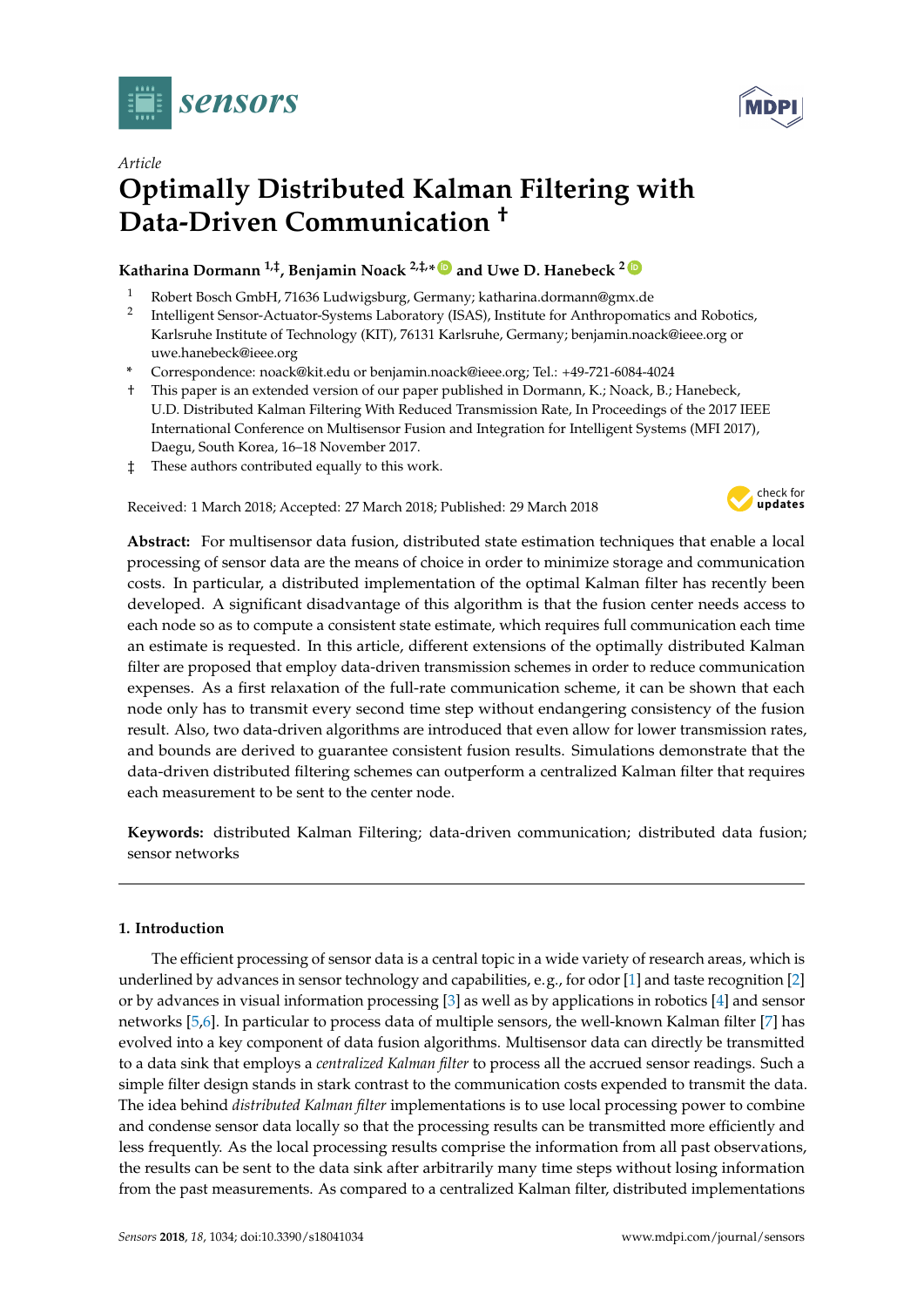not only offer the advantage that the communication load in the network can be reduced significantly but also increase robustness to packet losses and drops. The information in a lost package will automatically be handed in later through a subsequent data transmission.

Most distributed estimation architectures employ local Kalman filters at the sensor nodes. Although the local processing can then be deemed to be optimal in terms of the mean squared estimation error, fusion of the local estimates becomes a challenging task due to correlations between the estimates to be fused [\[8–](#page-15-7)[10\]](#page-15-8). In particular, a naïve or too simplistic fusion method may render the fusion results inconsistent, i.e., the fusion method reports an estimation error that is too small to account for the actual error. In general, the correlations required to fuse the local estimates optimally are difficult to reconstruct [\[11,](#page-15-9)[12\]](#page-15-10). In the case of unknown correlations, conservative fusion algorithms, like *Covariance Intersection* [\[13](#page-15-11)[,14\]](#page-15-12) or *Ellipsoidal Intersection* [\[15–](#page-15-13)[17\]](#page-15-14) and its further development *Inverse Covariance Intersection* [\[18,](#page-15-15)[19\]](#page-16-0), can be employed to obtain consistent fusion results. However, these algorithms often provide too conservative assessments of the actual estimation error.

An alternative approach to distributed state estimation has been pursued in [\[20](#page-16-1)[–23\]](#page-16-2). Here, a distributed implementation of a single centralized Kalman filter has been derived. In doing so, the need to keep track of correlations or to derive conservative bounds can be circumvented. The main advantage of this approach is its optimality with respect to the mean squared estimation error; even optimal fusion algorithms, like the Bar-Shalom/Campo fusion rule, cannot achieve the same estimation quality [\[11\]](#page-15-9). Therefore, this approach constitutes an *optimally distributed Kalman filter* (ODKF). An important aspect of this filter is that the local estimates are neither consistent nor unbiased, nor does the error covariance matrix describe the actual estimation error. The local estimates have to be fused in the data sink to obtain a consistent estimate, which is optimal and equal to the result of a centralized Kalman filter. Beside this article, several extensions of this filter have been proposed—assumptions on the available information can be relaxed [\[24](#page-16-3)[,25\]](#page-16-4), it can be implemented in information form [\[26\]](#page-16-5), or combinations with ellipsoidal state estimation are possible [\[27,](#page-16-6)[28\]](#page-16-7).

Although communication can take place at arbitrary time steps, a critical drawback of the ODKF is that the data sink requires access to all local estimates in order to compute an estimate, i.e., all nodes have to transmit their estimates to the center node. This limitation has the following two severe implications:

- 1. *All* nodes have to send their data at the *same* time, and
- 2. the central cannot infer any information about the state between the sending times.

Hence, the standard implementation of the ODKF implies transmissions of either all or none of the nodes. As a further consequence, full-rate communication of the nodes is required if the data sink needs an estimate at every time step. In this article, extensions of the ODKF are proposed that can operate under lower communication rates. This is achieved by introducing data-driven transmission strategies [\[29,](#page-16-8)[30\]](#page-16-9). In particular, the local estimates can asynchronously be transmitted to the data sink. In order to guarantee consistency, bounds on the estimation errors are provided. These bounds are only required in situations when not every local estimate is available at the data sink; the optimal estimate as provided by a central Kalman filter is still obtained each time when all local estimate have been sent to the data sink.

As compared to the standard formulation of the ODKF, the advantage of the proposed extension is that the data sink can now compute an estimate of the state based on a subset of local estimates. This article continues the work in [\[31\]](#page-16-10) by introducing an additional criterion for the data-driven transmission strategy, providing more details, and extending the evaluation and discussions.

The paper is structured as follows. Section [2](#page-2-0) provides a description of the centralized and the optimally distributed Kalman filter as well as a problem formulation. In Section [3,](#page-5-0) the first extension is introduced which enables the data sink to treat missing estimates. In Section [4](#page-6-0) and in Section [5,](#page-9-0) we describe the second and the third new distributed algorithm, respectively, which implement data-driven transmission schemes and allow for omitted estimates at the fusion center over multiple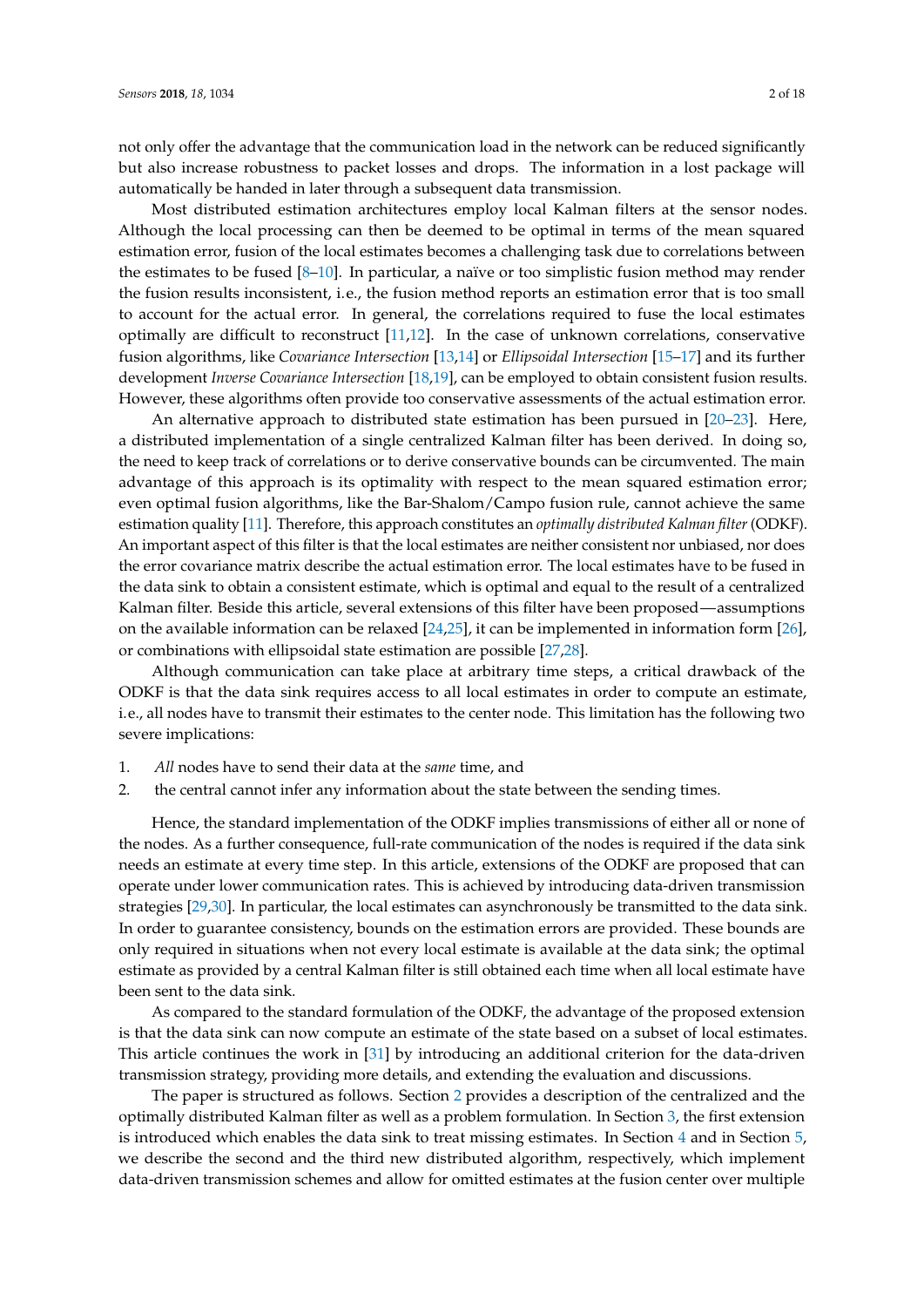time steps. The results of an experimental evaluation are discussed in Section [6.](#page-10-0) Finally, the article is concluded in Section [7.](#page-11-0)

### <span id="page-2-0"></span>**2. Centralized and Optimally Distributed Kalman Filtering**

We consider a sensor network with *N* local sensor nodes and a central node, which serves as a data sink and computes an estimate on the state. The true state of the system at time step *k* is denoted by *x<sup>k</sup>* , which evolves according to the discrete-time linear dynamic system

$$
\underline{x}_{k+1}=A_k\underline{x}_k+\underline{w}_k,
$$

where  $A_k$  is the system matrix and  $\underline{w}_k$  denotes the process noise, which is assumed to be zero-mean Gaussian noise,  $\underline{w}_k \sim \mathcal{N}(\underline{0}, \mathcal{C}_k^w)$  with covariance matrix  $\mathcal{C}_k^w$ . At each time step *k*, each sensor  $i \in$  $\{1, \ldots, N\}$  observes the state through the model

<span id="page-2-2"></span>
$$
\underline{z}_k^i = \mathbf{H}_k^i \underline{x}_k + \underline{v}_k^i \; ,
$$

where  $H^i_k$  is the measurement matrix and  $\underline{v}^i_k$  the measurement noise, which is assumed to be Gaussian noise with zero mean,  $\underline{v}_k \sim \mathcal{N}(\underline{0}, \textit{\textbf{C}}_{k}^{z,i})$  $L_k^{z,i}$ ) with covariance matrix  $C_k^{z,i}$  $\frac{dz}{k}$ . The measurement noise terms of different local sensors are assumed to be mutually uncorrelated. Also, the process and measurement noise terms for different time steps are uncorrelated.

For the *centralized Kalman filter* (CKF), each measurement is sent to the data sink, and fused by means of the formulas

$$
\left(C_{k}^{e,c}\right)^{-1} \underline{\hat{x}}_{k}^{e,c} = \left(C_{k}^{p,c}\right)^{-1} \underline{\hat{x}}_{k}^{p,c} + \sum_{i=1}^{N} \left(H_{k}^{i}\right)^{T} \left(C_{k}^{z,i}\right)^{-1} \underline{\hat{z}}_{k}^{i},
$$
\n
$$
\left(C_{k}^{e,c}\right)^{-1} = \left(C_{k}^{p,c}\right)^{-1} + \sum_{i=1}^{N} \left(H_{k}^{i}\right)^{T} \left(C_{k}^{z,i}\right)^{-1} H_{k}^{i}.
$$
\n(1)

These equations correspond to the information form [\[32,](#page-16-11)[33\]](#page-16-12) of the measurement update of the standard Kalman filter.  $\hat{\chi}^{e,c}_{k}$  $k$ <sup>*e*,*c*</sup> and  $C_k^{e,c}$  $\kappa_k^{\epsilon,\epsilon}$  denote the state estimate and the corresponding error covariance matrix after the fusion step, respectively.  $\hat{\chi}_k^{p,c}$  $k^{p,c}$  and  $C_k^{p,c}$  $\mathbf{k}^{\mu,\mu}$  denote the state estimate and the corresponding error covariance matrix computed by the prediction step of the Kalman filter. The prediction step is carried out at the center node by

<span id="page-2-3"></span>
$$
\left(C_{k+1}^{p,c}\right)^{-1} \hat{\mathfrak{L}}_{k+1}^{p,c} = \left(C_{k+1}^{p,c}\right)^{-1} A_k \hat{\mathfrak{L}}_k^{e,c},
$$
\n
$$
\left(C_{k+1}^{p,c}\right)^{-1} = \left(A_k C_k^{e,c} A_k^T + C_k^w\right)^{-1},
$$
\n(2)

where these formulas are also given in the information form [\[26,](#page-16-5)[32\]](#page-16-11). Since these equations correspond to the standard Kalman filter, the CKF is unbiased and optimal with respect to the minimum mean squared error. In particular, the computed error covariance matrix is equal to the actual estimation error, i.e.,

<span id="page-2-1"></span>
$$
\mathbf{C}_{k}^{e,c} = E\left( \left( \underline{\mathbf{x}}_{k}^{e,c} - \underline{\mathbf{x}}_{k} \right) \left( \underline{\mathbf{x}}_{k}^{e,c} - \underline{\mathbf{x}}_{k} \right)^{T} \right). \tag{3}
$$

In [\[20](#page-16-1)[–23\]](#page-16-2), a distributed implementation of the Kalman filter algorithm has been derived, which is algebraically equivalent to the centralized scheme, i.e., which is also unbiased, minimizes the mean squared error, and which fulfills [\(3\)](#page-2-1). This is achieved by defining a local filtering scheme such that the fusion result is equal to results [\(1\)](#page-2-2) and [\(2\)](#page-2-3) of the CKF. We will describe this algorithm—the *optimally distributed Kalman filter* (ODKF)—in the following.

The local sensor nodes run modified versions of the Kalman filtering algorithm. They use so called *globalized* local states estimates and error covariance matrices (Although, strictly speaking,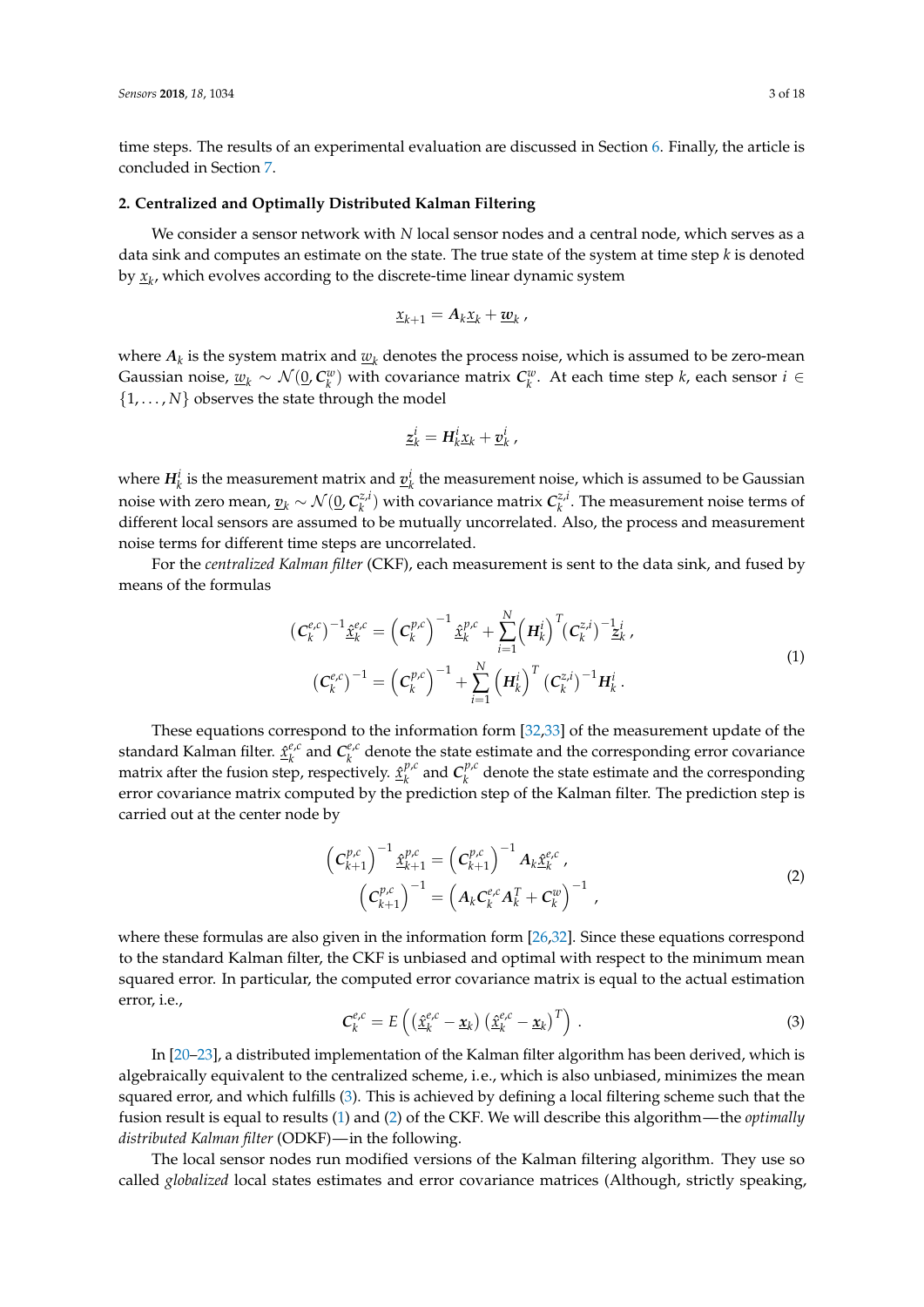the local estimate and covariance matrix do not represent consistent estimates of the state, we denote them as local estimates). To initialize the ODKF, the local initial estimates and covariance matrices  $(\hat{\underline{x}}_0^{e,i}, \hat{\underline{C}_0^{e,i}})$  at the sensor nodes  $i \in \{1,...,N\}$ , which are usually identical, have to be replaced by the globalized estimates

$$
\underline{\tilde{x}}_0^{e,i} = C_0^e \sum_{i=1}^N \left(C_0^{e,i}\right)^{-1} \underline{\hat{x}}_0^{e,i},
$$

$$
\bar{C}_0^e = N \left(\sum_{i=1}^N \left(C_0^{e,i}\right)^{-1}\right)^{-1}.
$$

Since the globalized error covariance matrix is equal for each sensor, the sensor index *i* is omitted. This equality also applies to all future time steps. The local prediction step is replaced by the globalized prediction equations

<span id="page-3-1"></span><span id="page-3-0"></span>
$$
\begin{aligned}\n\bar{\mathbf{x}}_{k+1}^{p,i} &= A_k \bar{\mathbf{x}}_k^{e,i}, \\
\bar{\mathbf{C}}_{k+1}^p &= A_k \bar{\mathbf{C}}_k^e A_k^T + N \mathbf{C}_k^w.\n\end{aligned} \tag{4}
$$

The local filtering steps are globalized by

$$
\underline{x}_{k}^{e,i} = C_{k}^{e} \left( \left( C_{k}^{p} \right)^{-1} \underline{x}_{k}^{p,i} + \left( H_{k}^{i} \right)^{T} \left( C_{k}^{z,i} \right)^{-1} \underline{z}_{k}^{i} \right),
$$
\n
$$
\bar{C}_{k}^{e} = \left( \left( \bar{C}_{k}^{p} \right)^{-1} + \frac{1}{N} \sum_{i=1}^{N} \left( H_{k}^{i} \right)^{T} \left( C_{k}^{z,i} \right)^{-1} H_{k}^{i} \right)^{-1}.
$$
\n(5)

The processing steps [\(4\)](#page-3-0) and [\(5\)](#page-3-1) are computed locally on each sensor node. Hence, measurements are not directly transmitted to the central node—instead, the local estimates are sent to the central node. As the globalized covariance matrix is equal for each node, it can also be computed in the central node.

In order to compute an estimate at an arbitrary time step *k*, the central node receives the globalized estimates  $(\underline{\bar{x}}_k^{e,i})$  $\mathcal{E}_{k}^{e,i}$ ,  $\bar{\mathcal{C}}_{k}^{e}$  from each sensor *i* and fuses them according to

<span id="page-3-2"></span>
$$
\left(C_k^{e,d}\right)^{-1} = \sum_{i=1}^N \left(C_k^e\right)^{-1},\tag{6}
$$

$$
\left(C_k^{e,d}\right)^{-1} \underline{\hat{x}}_k^{e,d} = \sum_{i=1}^N \left(\bar{C}_k^e\right)^{-1} \underline{\tilde{x}}_k^{e,i} \,. \tag{7}
$$

 $\underline{\hat{x}}_k^{e,d}$  $k_{k}^{\mu}$  denotes the state estimate after the fusion step at the data sink with corresponding error covariance matrix *C e*,*d k* . From Equations [\(6\)](#page-3-2) and [\(7\)](#page-3-3), we can easily accept that

<span id="page-3-3"></span>
$$
C_k^{e,d} = \frac{1}{N} C_k^e,
$$
  

$$
\hat{\underline{x}}_k^{e,d} = \frac{1}{N} \sum_{i=1}^N \underline{\underline{x}}_k^{e,i}.
$$

The same equations apply to the fusion of the predicted estimates and error covariance matrices in [\(4\)](#page-3-0). In [\[20\]](#page-16-1), it has been shown that the results are optimal, i.e.,

<span id="page-3-5"></span><span id="page-3-4"></span>
$$
\hat{\underline{x}}_k^{\varepsilon,d} = \hat{\underline{x}}_k^{\varepsilon,c} \tag{8}
$$

$$
\mathcal{C}_k^{e,d} = \mathcal{C}_k^{e,c} \tag{9}
$$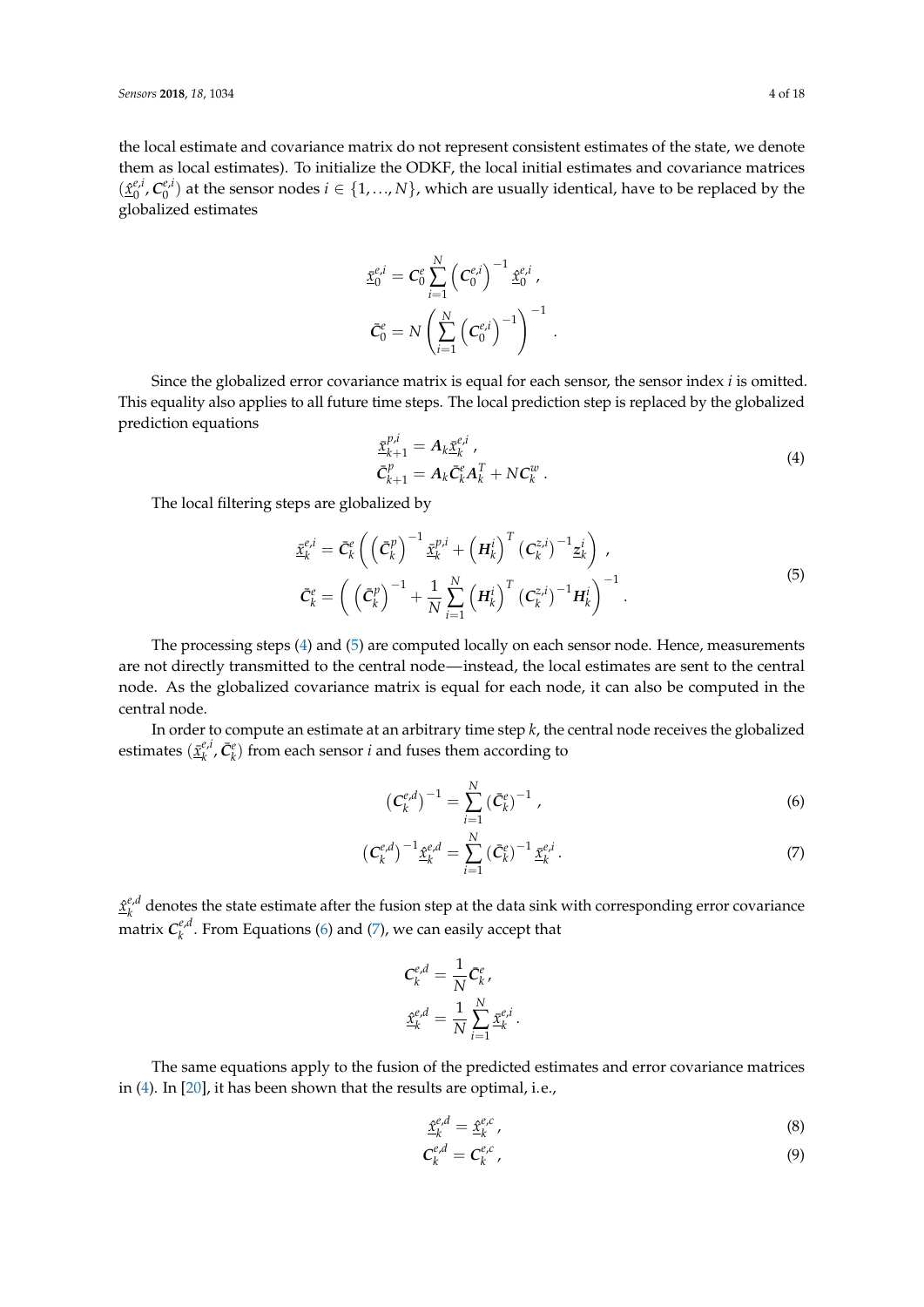where  $\underline{\hat{x}}_k^{e,c}$  $k$ <sup>*e*,*c*</sup> and  $C_k^{e,c}$  $\mathcal{E}_k^{e,c}$  are computed by the CKF, i.e., [\(1\)](#page-2-2) and [\(2\)](#page-2-3). The disadvantage of the centralized Kalman filter is that each sensor node has to transmit measurements of each time step to the central node. For the ODKF, we observe that communication in past time steps does not influence  $\underline{\hat{x}}^{\varrho, d}_k$  $c_k^{e,d}$  and  $C_k^{e,d}$ *k* , i.e., the equalities hold independently of the past communication pattern in the distributed network. As a consequence of  $(8)$  and  $(9)$ , we can see that

<span id="page-4-3"></span>
$$
\mathbf{C}_{k}^{e,d} = E\left(\left(\underline{\hat{\mathbf{x}}}_{k}^{e,d} - \underline{\mathbf{x}}_{k}\right)\left(\underline{\hat{\mathbf{x}}}_{k}^{e,d} - \underline{\mathbf{x}}_{k}\right)^{T}\right) \tag{10}
$$

is equal to [\(3\)](#page-2-1)—the ODKF is optimal.

A significant drawback of the ODKF implementation becomes apparent in the following situation. If only  $m < N$  sensors transmit their estimates to the fusion center at time step  $k$ , Equations [\(6\)](#page-3-2) and [\(7\)](#page-3-3) become

<span id="page-4-2"></span><span id="page-4-1"></span><span id="page-4-0"></span>
$$
\left(C_{k}^{e,d}\right)^{-1} = \sum_{i=1}^{m} \left(\bar{C}_{k}^{e}\right)^{-1},
$$
\n
$$
\left(C_{k}^{e,d}\right)^{-1} \hat{\underline{x}}_{k}^{e,d} = \sum_{i=1}^{m} \left(\bar{C}_{k}^{e}\right)^{-1} \bar{\underline{x}}_{k}^{e,i}.
$$
\n(11)

The resulting ODKF estimate  $\hat{x}_{k}^{e,d}$  $c^{e,d}$  and error covariance matrix  $C^{e,d}_k$  $\kappa_k^{e,u}$  are different from the centralized estimate  $\hat{\chi}^{e,c}_{k}$  $\mathcal{C}_{k}^{e,c}$  and the error covariance matrix  $\mathcal{C}_{k}^{e,c}$  $\kappa^e$ , which are

$$
\left(C_k^{e,c}\right)^{-1} \hat{\underline{x}}_k^{e,c} = \left(C_k^{p,c}\right)^{-1} \hat{\underline{x}}_k^{p,c} + \sum_{i=1}^m \left(H_k^i\right)^T \left(C_k^{z,i}\right)^{-1} \underline{\underline{z}}_k^i \,,\tag{12}
$$

$$
\left(C_k^{e,c}\right)^{-1} = \left(C_k^{p,c}\right)^{-1} + \sum_{i=1}^m \left(H_k^i\right)^T \left(C_k^{z,i}\right)^{-1} H_k^i \,. \tag{13}
$$

In particular, we notice that the covariance matrix [\(13\)](#page-4-0) differs from the ODKF covariance matrix in [\(11\)](#page-4-1). A consequence of this mismatch is a possible bias in the fused estimate as discussed, e.g., in [\[24\]](#page-16-3)—hence, the ODKF may provide inconsistent estimates in case of missing transmissions. This issue will be addressed in the following sections. Although the CKF does not suffer from inconsistency, [\(12\)](#page-4-2) and [\(13\)](#page-4-0) unveil a critical downside of the CKF: Missing measurements at time step *k* are lost for all future time steps. By contrast, the local estimates of the ODKF incorporate past measurements, which states the reason why the ODKF may outperform the CKF if we can solve the inconsistency problem of the ODKF.

In this section, the ODKF has been revisited; it provides the same results as the CKF but offers the advantage that transmissions can take place at arbitrary instants of time. However, the ODKF still requires that all nodes send their local estimates at the transmission times to compute [\(6\)](#page-3-2) and [\(7\)](#page-3-3). As a consequence, the data sink typically operates at a lower rate than the local nodes as it is idle between transmission times. In the following sections, extensions are provided that enable the nodes to transmit their local estimates asynchronously. The data sink can then operate at the same rate as the sensor nodes, i.e., it is able to provide an estimate at every time step *k*. By employing data-driven strategies, the communication rate of each node can be significantly lower than 1, where the value 1 corresponds to transmissions at every time step *k*.

In Section [3,](#page-5-0) we develop a consistent ODKF extension than can cope with situations where sensor nodes may send their estimates at every second time step. This algorithm still provides results equal to the CKF. With this algorithm, we are able to reduce the communication rate by half. Sections [4](#page-6-0) and [5](#page-9-0) introduce a second and third algorithm that can even reach a lower communication rate by applying bounds on the missing pieces of information.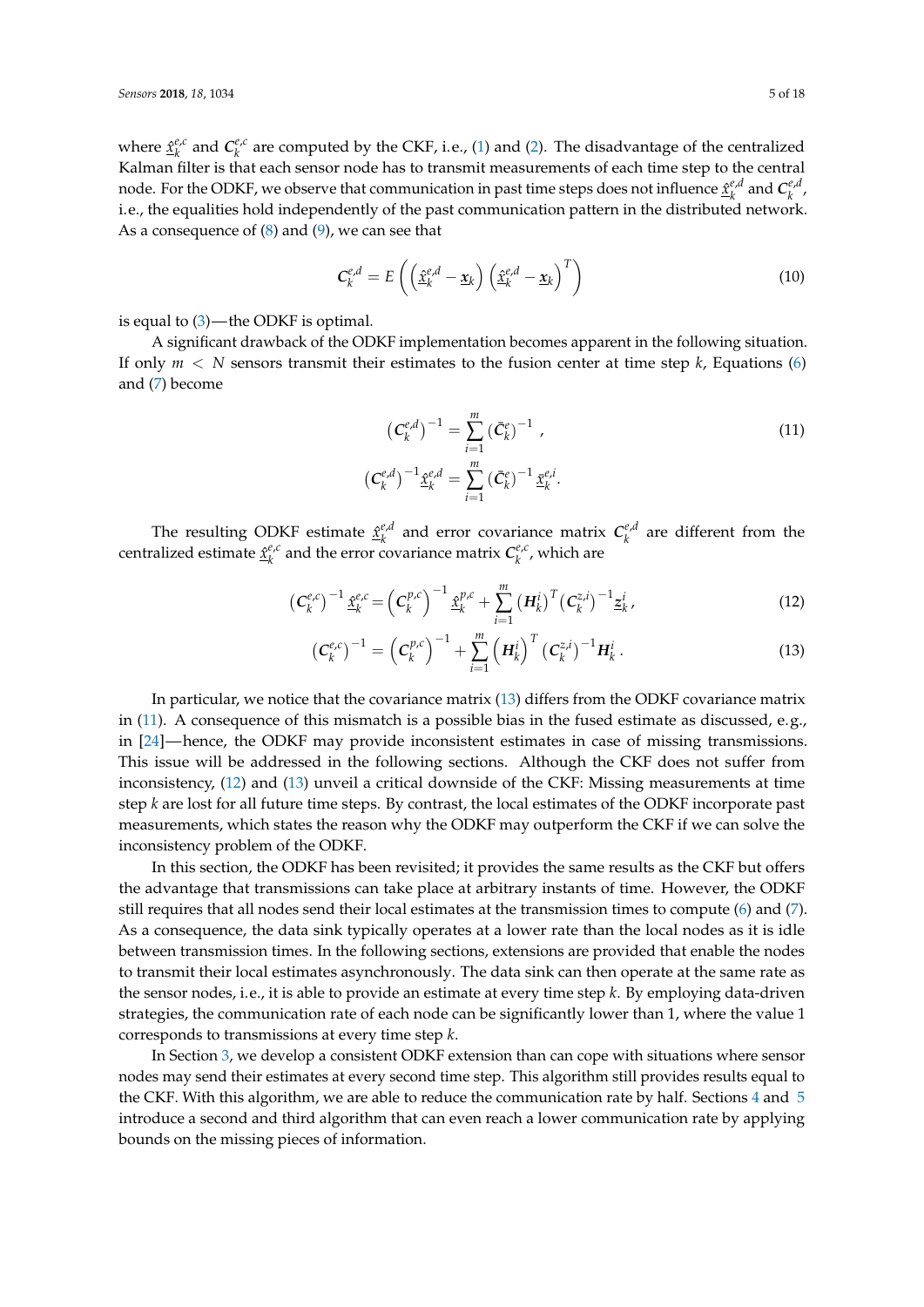#### <span id="page-5-0"></span>**3. Distributed Kalman Filtering with Omitted Estimates**

We consider the ODKF algorithm as described in the previous section. At time step *k*, only sensor nodes 1, . . . , *m* send their estimates to the fusion center, but the estimates of sensor nodes  $m + 1, \ldots, N$  are not. In this section, we assume that the data from the nodes  $m + 1, \ldots, N$  had been available in the fusion center at time step *k* − 1. Thus, the fusion center can compute the predicted estimates  $\bar{x}^{p,m+1}_k$  $\frac{p,m+1}{k}, \ldots, \frac{x_k^{p,N}}{k}$  $f_k^{\mu\nu}$  for time step *k* by using [\(4\)](#page-3-0). In place of the ODKF fusion Equations [\(6\)](#page-3-2) and [\(7\)](#page-3-3), the fusion result is now computed by

<span id="page-5-2"></span><span id="page-5-1"></span>
$$
\left(C_k^{e,d'}\right)^{-1} = \sum_{i=1}^N \left(\bar{C}_k^e\right)^{-1} - \sum_{i=m+1}^N \left(\bm{H}_k^i\right)^T \left(\bm{C}_k^{z,i}\right)^{-1} \bm{H}_k^i \,,\tag{14}
$$

$$
\left(C_k^{e,d'}\right)^{-1} \hat{\underline{\mathbf{x}}}_k^{e,d'} = \sum_{i=1}^m \left(\bar{C}_k^e\right)^{-1} \underline{\mathbf{x}}_k^{e,i} + \sum_{i=m+1}^N (\bar{C}_k^p)^{-1} \underline{\mathbf{x}}_k^{p,i}
$$
(15)

The resulting estimate  $\underline{\hat{x}}_k^{e,d}$  $e^{i, d}_{k}$  and the error covariance matrix  $C_{k}^{e, d}$  $\hat{x}^{e,d}_k$  are equal to the estimate  $\hat{\underline{x}}_k^{e,c}$  $\frac{e}{k}$  and the error covariance matrix  $\hat{\mathcal{C}}_k^{e,c}$  $k_{k}^{e,c}$  computed by a centralized Kalman filter according to  $(12)$  and  $(13)$ . A proof for the equality is provided in Appendix [A.](#page-12-0)

Since [\(14\)](#page-5-1) and [\(15\)](#page-5-2) are equivalent to the CKF, unbiasedness, optimality, and [\(10\)](#page-4-3) are accordingly inherited from the CKF. We have generalized the original ODKF algorithm such that full-rate communication is not required anymore. The novel fusion algorithm merely requires that if a particular sensor does not communicate with the center at time *k*, it has sent its data at time *k* − 1, i.e., each sensor has to communicate with the center at least every second time step. Hence, the required communication rate can be reduced by half to 0.5.

However, a higher communication rate—and thus, the incorporation of the information contained in additional measurements—will always result in a lower mean squared error (MSE). Thus, we have to deal with the trade-off between a low communication rate and a low MSE. Nevertheless, it is possible to achieve a smaller MSE while keeping the same communication rate by using a data-driven communication strategy and thus, scheduling the data according to the information contained. Valuable results have already been achieved using data-driven communication in distributed sensor networks [\[34](#page-16-13)[–42\]](#page-17-0). The idea is that each local sensor evaluates the distance between the predicted estimate  $\bar{\underline{x}}_k^{p,i}$  $\frac{p_i}{k}$  and the filtered estimate  $\frac{\bar{x}_k^{e,i}}{k}$  $\mathbf{z}_k^i$ . If the distance is large, the measurement  $\mathbf{z}_k^i$  adds much new information to the prediction. Only in this case, the sensor should send its current estimate  $\tilde{x}_k^{e,i}$  $\frac{e^{i\theta}}{k}$  to the center node.

It is important to emphasize that the globalized parameters  $\frac{x_k^{p,i}}{p}$  $k^{p,i}$  and  $\frac{\bar{x}^{e,i}_{k}}{h}$  $k \atop k$  are not unbiased estimates of the actual state. It can be shown [\[24\]](#page-16-3) that, in contrast to the difference between the standard Kalman filter estimates,  $\underline{\hat{x}}_k^{p,i} - \underline{\hat{x}}_k^{e,i}$  $\frac{e^{i}}{k}$ , the difference  $\frac{\bar{x}_{k}^{p,i}}{k} - \frac{\bar{x}_{k}^{e,i}}{k}$  $\frac{e^{i}}{k}$  is not zero on average, but may even diverge. Therefore, in order to evaluate the influence of a measurement  $\underline{z}^i_k$ , we study the difference between the predicted and updated estimates of the standard Kalman filter, which is related to the weighted difference between the measurement and the prediction, i.e.,

<span id="page-5-3"></span>
$$
\hat{\underline{x}}_k^{p,i}-\hat{\underline{x}}_k^{e,i}=\boldsymbol{K}_k^i\left(\underline{z}_k^i-\boldsymbol{H}_k^i\hat{\underline{x}}_k^{p,i}\right)\,,
$$

where  $K_k^i$  denotes the standard Kalman gain. For this purpose, the standard Kalman filtering algorithm has to run in parallel to the globalized version of the Kalman filter at each sensor node. The following data-driven communication strategy can be applied:

$$
\text{If } \|\underline{\mathfrak{x}}_k^{p,i} - \underline{\mathfrak{x}}_k^{e,i}\| \le \alpha \tag{16}
$$

do not send estimate to the fusion center

else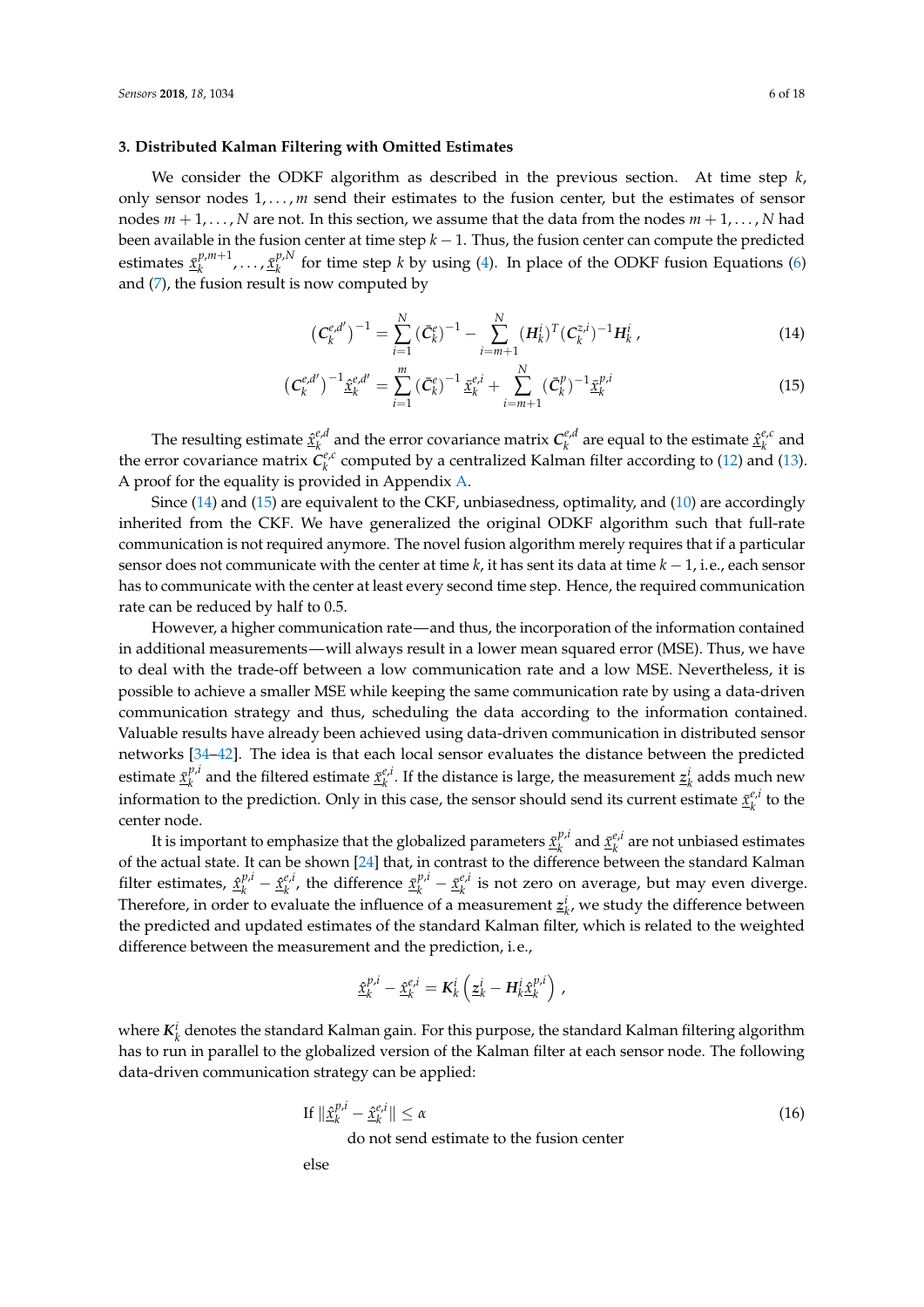#### send estimate to the fusion center,

where  $\alpha$  denotes a scalar parameter. We can achieve any communication rate in range [0.5, 1] by varying the parameter *α*.

By using this communication strategy we can only evaluate the relevance of the measurement to the local estimate  $\hat{\underline{x}}_k^{p,i}$  $_{k}^{p,i}$ , and not to the fused estimate  $\underline{\hat{x}}_{k}^{p,d}$  $\mu_k^{\mu,\mu}$ . Still, experiments (see Section [6\)](#page-10-0) will show that by using the data-driven communication strategy instead of random communication, for a fixed communication rate an improvement of the MSE of the fused estimate  $\hat{x}^{e, d}_{k}$  $k_k^{e,u}$  can be achieved. However, a drawback of the algorithm is the assumption that if a particular sensor does not communicate with the center at time *k*, it has communicated at time *k* − 1, i.e., each sensor communicates with the center at least every other time step. Thus, communication rates lower than 0.5 cannot be achieved. This will be addressed by the following extensions.

## <span id="page-6-0"></span>**4. Data-Driven Distributed Kalman Filtering with Omitted Estimates over Multiple Time Steps– Version 1**

If we want to achieve communication rates lower than 0.5 in the sensor network, we have to allow that a particular sensor does not send its estimates to the fusion center over multiple time steps. In this case, the fusion center has to perform multiple consecutive predictions. Let us assume that the last communication of sensor *i* with the center occurred at time *k* − *l*. The predicted estimate for time step *k* is computed as shown in the following scheme.

$$
\underline{\bar{x}}_{k-l}^{e,i} \xrightarrow{\text{ Prediction}} \underline{\bar{x}}_{k-l+1}^{pp,i} \xrightarrow{\text{ Prediction}} \dots \xrightarrow{\text{ Prediction}} \underline{\bar{x}}_k^{pp,i}
$$

*Prediction* refers to the application of Equation [\(4\)](#page-3-0). Note that the predicted estimates are now marked with "*pp*" instead of "*p*" to emphasize that possibly multiple prediction steps were applied consecutively. In case that prediction has been performed only once, we have  $\underline{x}_{k}^{pp,i} = \underline{x}_{k}^{p,i}$ *k* .

In fusion Equation [\(15\)](#page-5-2). the predictions  $\bar{x}_k^{pp,i}$ *k* are now used for the missing local estimates of the  $nodes i = m + 1, ..., N, i.e.,$ 

<span id="page-6-2"></span>
$$
\left(\mathcal{C}_{k}^{e,d'}\right)^{-1} \hat{\underline{\mathbf{x}}}_{k}^{e,d''} = \sum_{i=1}^{m} (\bar{\mathcal{C}}_{k}^{e})^{-1} \bar{\underline{\mathbf{x}}}_{k}^{e,i} + \sum_{i=m+1}^{N} (\bar{\mathcal{C}}_{k}^{p})^{-1} \bar{\underline{\mathbf{x}}}_{k}^{p,p,i} \,. \tag{17}
$$

The new estimate  $\underline{\hat{x}}_k^{e,d''}$  $\frac{e^{i \mathcal{A}''}}{k}$  can be expressed in terms of the estimate  $\hat{\underline{x}}_{k}^{e, d'}$  $\kappa_k^{\nu,\mu}$  from [\(15\)](#page-5-2) as follows:

$$
\begin{split} \underline{\hat{x}}_{k}^{e,d''} &= C_{k}^{e,d'} \bigg( \sum_{i=1}^{m} (\bar{C}_{k}^{e})^{-1} \underline{\bar{x}}_{k}^{e,i} + \sum_{i=m+1}^{N} (\bar{C}_{k}^{p})^{-1} \underline{\bar{x}}_{k}^{pp,i} \bigg) \\ &= C_{k}^{e,d'} \bigg( (C_{k}^{e,d'})^{-1} \underline{\hat{x}}_{k}^{e,d'} - \sum_{i=m+1}^{N} (\bar{C}_{k}^{p})^{-1} \underline{\bar{x}}_{k}^{p,i} \\ &+ \sum_{i=m+1}^{N} (\bar{C}_{k}^{p})^{-1} \underline{\bar{x}}_{k}^{pp,i} \bigg) \\ &= \underline{\hat{x}}_{k}^{e,d'} - C_{k}^{e,d'} \left( \bar{C}_{k}^{p} \right)^{-1} \sum_{i=m+1}^{N} \bigg( \underline{\bar{x}}_{k}^{pp,i} - \underline{\bar{x}}_{k}^{p,i} \bigg) \ . \end{split}
$$

For the yet to be defined triggering criterion, we consider the distance

<span id="page-6-1"></span>
$$
d_k^i := \underline{\bar{x}}_k^{pp,i} - \underline{\bar{x}}_k^{p,i} \,. \tag{18}
$$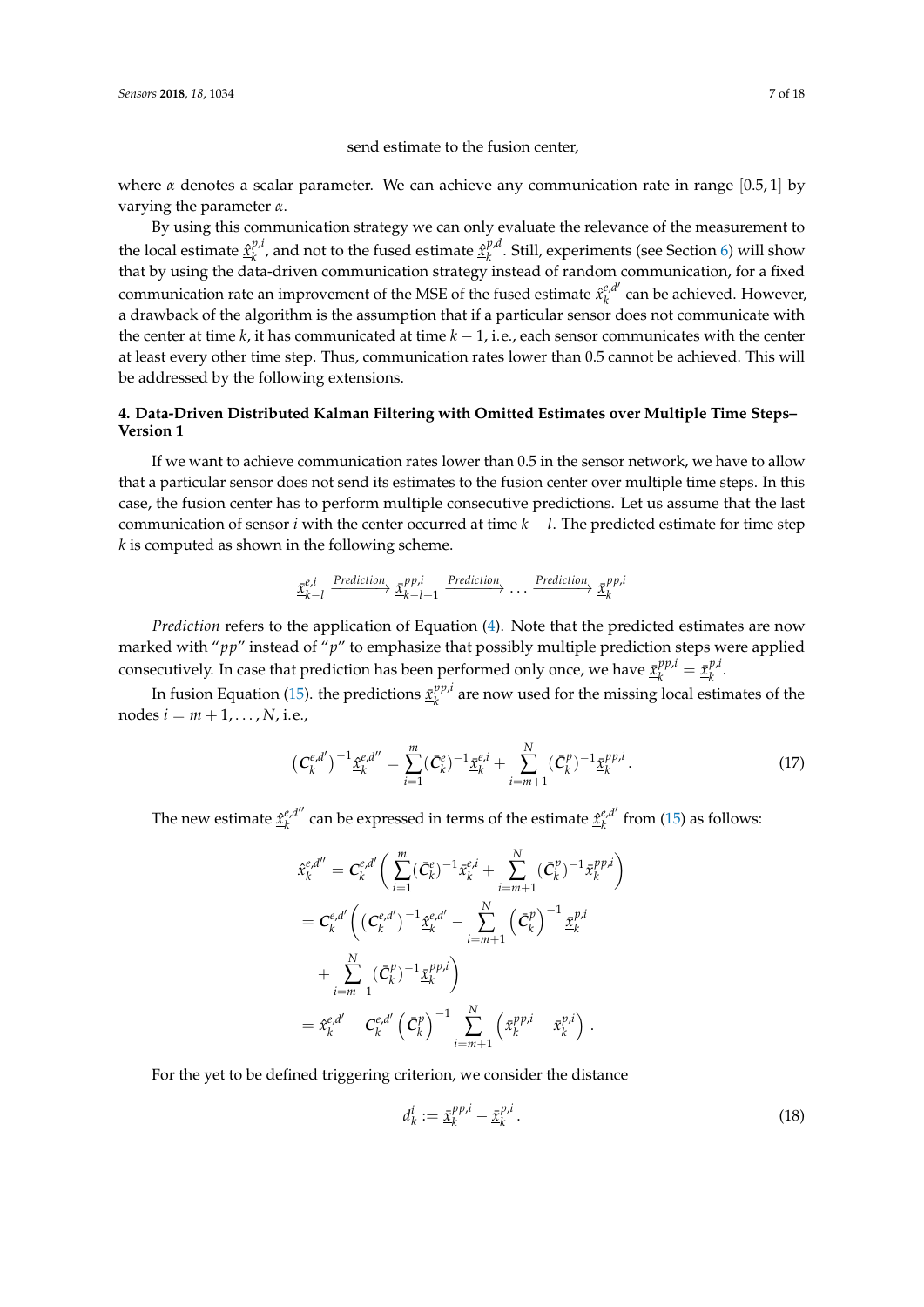The expected estimation error covariance matrix is then given by

$$
E\left(\left(\underline{x}_k - \hat{\underline{x}}_k^{e,d''}\right)\left(\underline{x}_k - \hat{\underline{x}}_k^{e,d''}\right)^T\right)
$$
  
= 
$$
E\left(\left(\underline{x}_k - \hat{\underline{x}}_k^{e,d'} - C_k^{e,d'}\left(\overline{C}_k^p\right)^{-1} \sum_{i=m+1}^N d_k^i\right)
$$
  

$$
\left(\underline{x}_k - \hat{\underline{x}}_k^{e,d'} - C_k^{e,d'}\left(\overline{C}_k^p\right)^{-1} \sum_{i=m+1}^N d_k^i\right)^T\right).
$$

Obviously, the expected estimation error cannot be computed exactly at the fusion center, since the difference  $d_k^i$  is not available. Nevertheless, it is possible to obtain an upper bound on the estimation error, if we alter the communication test [\(16\)](#page-5-3). We ensure that in case of communication the matrix  $d_{k}^{i}\!\left(d_{k}^{i}\right)^{T}$  is bounded by  $\boldsymbol{B}.$  The communication strategy becomes

If 
$$
\|\underline{\mathfrak{L}}_k^{pp,i} - \underline{\mathfrak{L}}_k^{e,i}\| \le \alpha
$$
 and  $d_k^i \left(d_k^i\right)^T \le \mathbf{B}$  (19)

do not send estimate to the fusion center

else

## <span id="page-7-0"></span>send estimate to the fusion center,

where  $\hat{\underline{x}}_{k}^{pp,i}$ *k* denotes the estimate which has been computed by applying the Kalman filtering prediction step multiple times and *B* denotes a user-defined symmetric positive definite matrix. For any square matrices *X* and *Y*, *X*  $\leq$  *Y* denotes that *Y* − *X* is positive semi-definite.

For the bound, the relationship

<span id="page-7-1"></span>
$$
d_k^i \left(d_k^i\right)^T \leq \boldsymbol{B} \iff \left(d_k^i\right)^T \boldsymbol{B}^{-1} d_k^i \leq 1 \tag{20}
$$

holds. Thus, the communication criterion  $d_k^i\left(d_k^i\right)^T \leq B$  can be replaced by  $\left(d_k^i\right)^T B^{-1} d_k^i \leq 1$ , which reduces the computational cost. Assuming that  $d_k^i$  is an *n*-dimensional vector and *B* an  $n \times n$ -matrix, the cost for computing the product  $d_k^i$  ( $d_k^i$ )<sup>T</sup> is in  $\mathcal{O}(n^2)$ . The computation of the difference  $\mathbf{B} - d_k^i (d_k^i)^T$  is also in  $\mathcal{O}(n^2)$ . The computational cost for computing the eigenvalues of the  $n\times n$ -matrix  $\bm{B}-d_k^i\left(d_k^i\right)^T$  is in  $\mathcal{O}(n^3)$ . All in all, the computational cost for the decision if  $d_k^i\left(d_k^i\right)^T\leq \bm{B}$ is in  $\mathcal{O}(n^3 + n^2)$ . Since the inverse matrix  $B^{-1}$  has to be computed only once beforehand, the cost for computing the product  $(d_k^i)^T B^{-1} d_k^i$  is in  $\mathcal{O}(n^2)$ . Therefore, testing if  $(d_k^i)^T B^{-1} d_k^i \leq 1$  only requires  $\mathcal{O}(n^2)$  computations. Since  $\Vert \hat{\mathbf{\underline{x}}}^{p p, i}_{k} - \hat{\mathbf{\underline{x}}}^{e, i}_{k} \Vert$  $\left\| \frac{e_i}{k} \right\| \leq \alpha$  only requires the computation of the Euclidean norm, which is in  $\mathcal{O}(n)$ , the computational cost of the communication test [\(19\)](#page-7-0) is in  $\mathcal{O}(n^2)$ . The employed relationship [\(20\)](#page-7-1) is proven in Appendix [B.](#page-13-0)

As in the previous communication strategy, we have to take into consideration that the globalized estimates  $\bar{x}_k^{pp,i}$  ${}_{k}^{pp,i}$  and  $\underline{\bar{x}}_{k}^{p,i}$  $k_k^{p,t}$  are *biased* and thus, the difference  $d_k^i$  may diverge. As a consequence, the matrix  $d_{k}^{i}\left(d_{k}^{i}\right)^{T}$  may also diverge. In contrast to the previous fusion algorithm, using the standard Kalman filtering estimates  $\underline{\hat{x}}_k^{pp,i}$ *k* , *x*ˆ *p*,*i*  $\mathcal{H}^{\mu}_{k}$  is not a reasonable solution, since the communication strategy is used to get an upper bound on  $d_k^i$ . An alternative possibility to avoid the divergence of the difference is to *debias* the local globalized estimates. A strategy to debias the estimates using *debiasing matrices* has been proposed in [\[24](#page-16-3)[,25\]](#page-16-4). In each prediction and filtering step, each local node computes a new debiasing matrix. This matrix is initialized by  $\Delta_0^{p,i} = I$ . In the filtering step, the debiasing matrix is computed by

$$
\Delta_k^{e,i} = \bar{C}_k^{e,i} (\bar{C}_k^{p,i})^{-1} \Delta_k^{p,i} + \bar{C}_k^{e,i} (\bar{H}_k^i)^T (C_k^{z,i})^{-1} H_k^i.
$$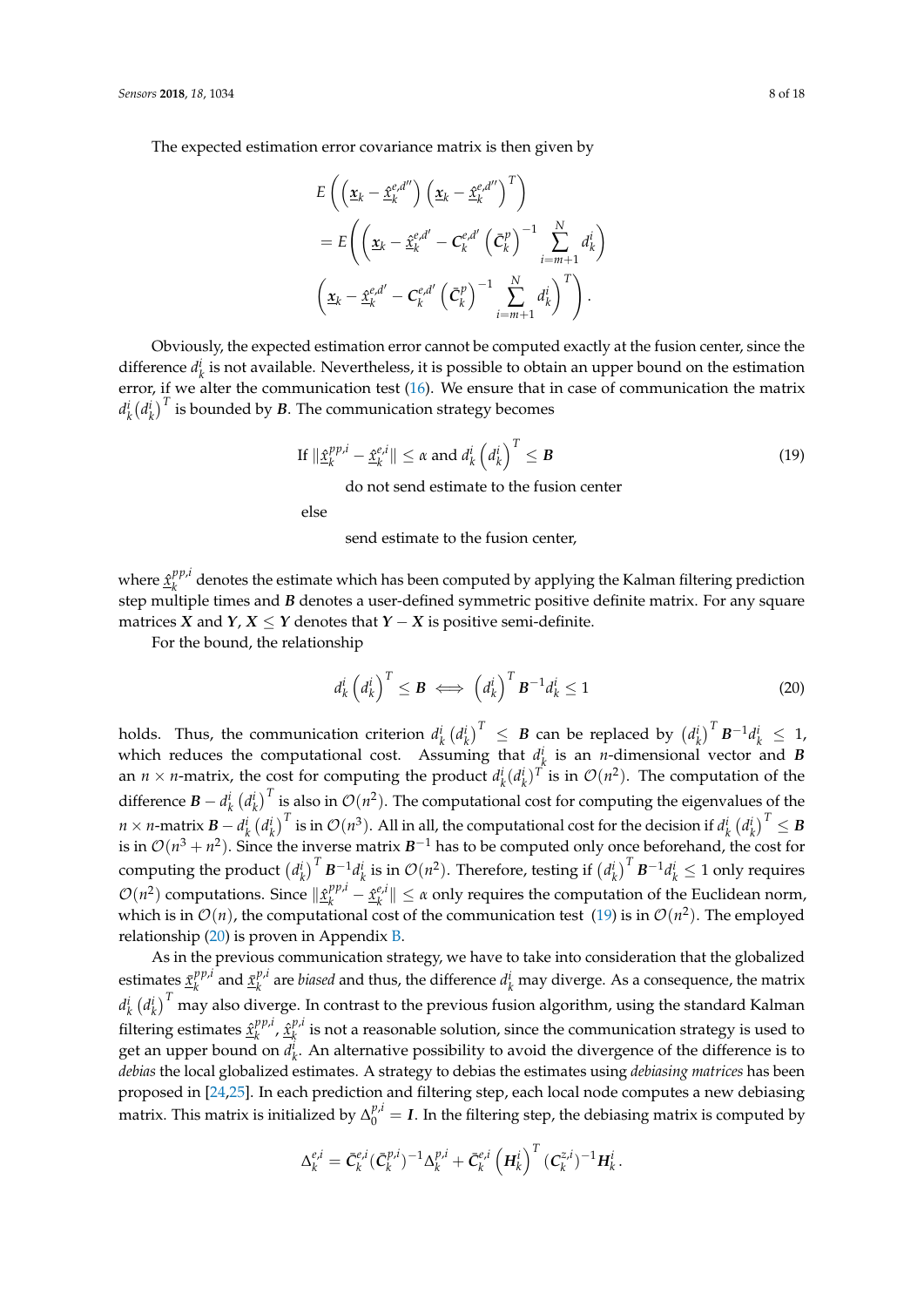In the prediction step, the debiasing matrix is computed by

<span id="page-8-0"></span>
$$
\Delta_k^{p,i} = A_k \Delta_k^{e,i} A_k^{-1} \,. \tag{21}
$$

 $\Delta_k^{pp,i}$ *k* is computed by applying Equation [\(21\)](#page-8-0) multiple times, until the next communication with the center node occurs. By multiplying the inverse of the debiasing matrix with the globalized estimates, we can debias the estimates [\[24,](#page-16-3)[25\]](#page-16-4), i.e.,

$$
E\left(\left(\Delta_k^{e,i}\right)^{-1}\underline{\mathfrak{x}}_k^{e,i}\right) = E\left(\underline{\mathfrak{x}}_k\right),
$$
  

$$
E\left(\left(\Delta_k^{p,i}\right)^{-1}\underline{\mathfrak{x}}_k^{p,i}\right) = E\left(\underline{\mathfrak{x}}_k\right).
$$

It can be easily shown that the same applies to the predicted estimate over multiple time steps, i.e.,

$$
E\left(\left(\Delta_k^{pp,i}\right)^{-1}\underline{\tilde{x}}_k^{pp,i}\right)=E\left(\underline{x}_{k+n}\right).
$$

We new define

$$
\underline{\tilde{x}}_k^{pp,i} := \Delta_k^{p,i} (\Delta_k^{pp,i})^{-1} \underline{\tilde{x}}_k^{pp,i}
$$

and then have

$$
E\left(\underline{\tilde{x}}_k^{pp,i} - \underline{\tilde{x}}_k^{p,i}\right) = E\left(\Delta_k^{p,i}(\Delta_k^{pp,i})^{-1}\underline{\tilde{x}}_k^{pp,i} - \underline{\tilde{x}}_k^{p,i}\right)
$$
  
=  $\Delta_k^{p,i}E\left((\Delta_k^{pp,i})^{-1}\underline{\tilde{x}}_k^{pp,i} - (\Delta_k^{p,i})^{-1}\underline{\tilde{x}}_k^{p,i}\right)$   
=  $\Delta_k^{p,i}E\left(\underline{x}_{k+n} - \underline{x}_k\right)$ .

Thus, in general the difference  $\underline{\tilde{x}}_k^{p} p_i^j - \underline{\tilde{x}}_k^{p,i}$  $k_k^{\mu,\mu}$  does not diverge. With this result, we adapt [\(18\)](#page-6-1), and use

$$
\tilde{d}_k^i := \underline{\tilde{x}}_k^{pp,i} - \underline{\tilde{x}}_k^{p,i}
$$

to replace the second inequality in [\(19\)](#page-7-0) by

$$
\tilde{d}_k^i\big(\tilde{d}_k^i\big)^T\leq B\,.
$$

We can now define the new fusion equations as

$$
C_k^{e,d''} = C_k^{e,d'} + (N - m - 1)^2 C_k^{e,d'} \left(\bar{C}_k^p\right)^{-1} B \left(\bar{C}_k^p\right)^{-1} \left(C_k^{e,d'}\right)^T
$$
  

$$
\underline{\hat{x}}_k^{e,d''} = C_k^{e,d'} \left(\sum_{i=1}^m (\bar{C}_k^e)^{-1} \underline{\tilde{x}}_k^{e,i} + \sum_{i=m+1}^N (\bar{C}_k^p)^{-1} \underline{\tilde{x}}_k^{p} \right),
$$

where *m* is the number of sensors which communicate with the center at time *k* and *l* is the number of sensors which do not communicate with the center at time *k*, but for which  $\tilde{x}_k^{pp,i} - \tilde{x}_k^{p,i} = 0$  hold. Note that the fusion formulas are equal to [\(14\)](#page-5-1) and [\(15\)](#page-5-2) for  $N = m + l$ , i.e., for the case that each sensor sends its estimate to the center at least every other time step. The resulting estimate is consistent, i.e.,

<span id="page-8-1"></span>
$$
E\left(\left(\underline{\mathbf{x}}_k-\underline{\mathbf{x}}_k^{e,d''}\right)\left(\underline{\mathbf{x}}_k-\underline{\mathbf{x}}_k^{e,d''}\right)^T\right)\leq \mathbf{C}_k^{e,d''}.
$$
\n(22)

A proof for the consistency condition [\(22\)](#page-8-1) is provided in Appendix [C.](#page-13-1)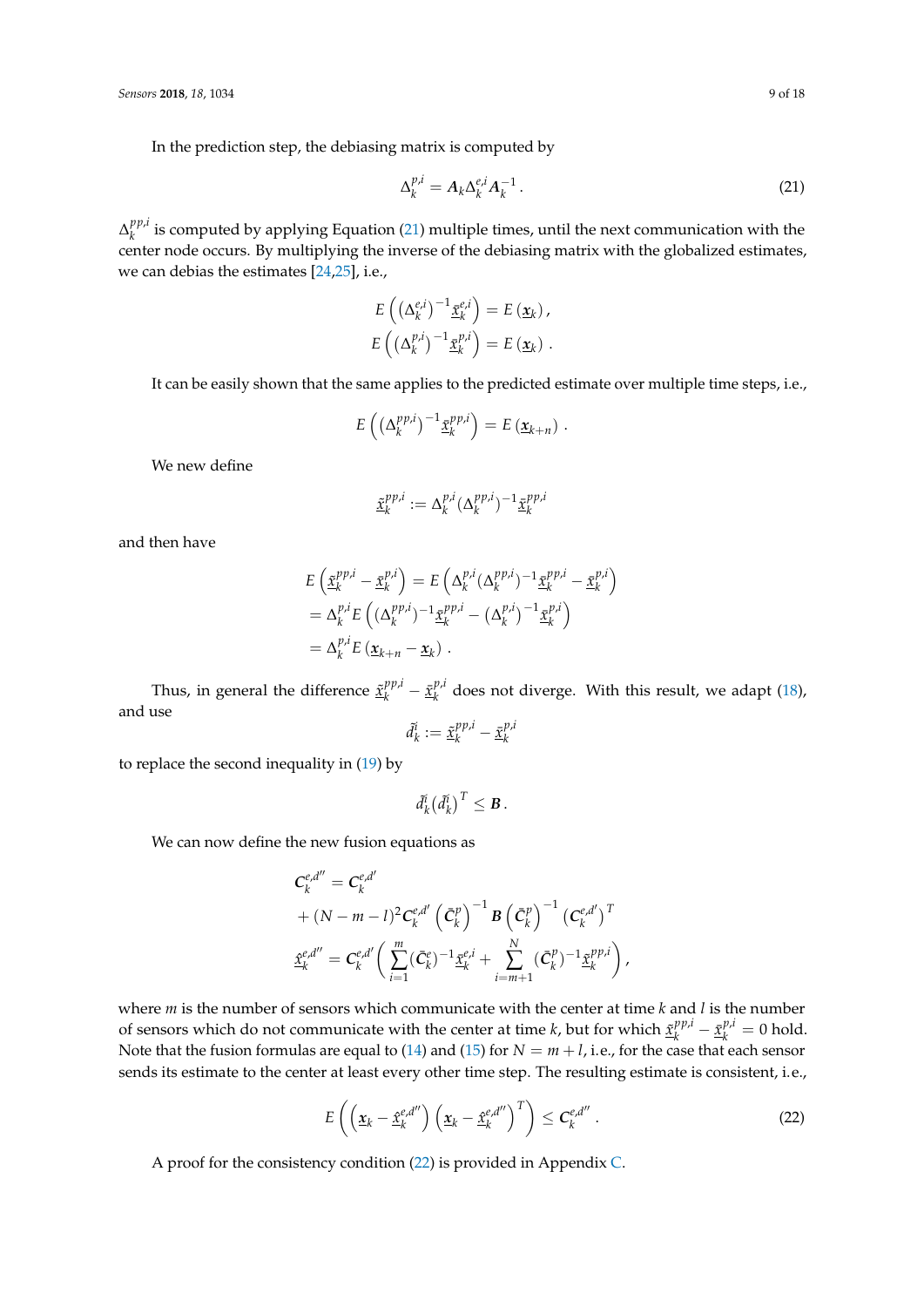The drawback of the presented algorithm is that it needs two parameters *B* and *α* to perform the communication test. Both parameters influence the communication rate. Thus, it is difficult to find the parameters which ensure the desired balance between a small communication rate and a small estimation error. Experiments using the particular dynamic system are needed to find the best combination of both parameters. Thus, we will now present another algorithm which only uses one parameter *B* for the communication strategy.

## <span id="page-9-0"></span>**5. Data-Driven Distributed Kalman Filtering with Omitted Estimates over Multiple Time Steps–Version 2**

For the second data-driven algorithm, fusion Equation [\(15\)](#page-5-2) is now generalized by

$$
\left(C_k^{e,d}\right)^{-1}\underline{\hat{x}}_k^{e,d''} = \sum_{i=1}^m (\bar{C}_k^e)^{-1}\underline{\bar{x}}_k^{e,i} + \sum_{i=m+1}^N (\bar{C}_k^e)^{-1}\underline{\bar{x}}_k^{pp,i}.
$$

The difference to the previous Equation [\(17\)](#page-6-2) is the covariance matrix  $(\bar{C}_k^e)^{-1}$  in the second sum. The new estimate  $\hat{\underline{x}}_k^{e,d''}$  $\frac{e^{i \mathcal{A}''}}{k}$  can be expressed in terms of the estimate  $\hat{\underline{x}}_{k}^{e, \mathcal{A}'}$  $\kappa_k^{e,u}$  from [\(15\)](#page-5-2) as follows:

$$
\begin{split}\n\hat{\underline{x}}_{k}^{e,d''} &= C_{k}^{e,d'} \bigg( \sum_{i=1}^{m} (\bar{C}_{k}^{e})^{-1} \underline{\bar{x}}_{k}^{e,i} + \sum_{i=m+1}^{N} (\bar{C}_{k}^{e})^{-1} \underline{\bar{x}}_{k}^{pp,i} \bigg) \\
&= C_{k}^{e,d'} \bigg( \sum_{i=1}^{N} (\bar{C}_{k}^{e})^{-1} \underline{\bar{x}}_{k}^{e,i} - \sum_{i=m+1}^{N} (\bar{C}_{k}^{e})^{-1} \underline{\bar{x}}_{k}^{e,i} \\
&\quad + \sum_{i=m+1}^{N} (\bar{C}_{k}^{e})^{-1} \underline{\bar{x}}_{k}^{pp,i} \bigg) \\
&= C_{k}^{e,d'} \sum_{i=1}^{N} (\bar{C}_{k}^{e})^{-1} \underline{\bar{x}}_{k}^{e,i} + C_{k}^{e,d'} (\bar{C}_{k}^{e})^{-1} \sum_{i=m+1}^{N} \bigg( \underline{\bar{x}}_{k}^{pp,i} - \underline{\bar{x}}_{k}^{e,i} \bigg) \\
&= \underline{\hat{x}}_{k}^{e,d'} + \frac{1}{N} \sum_{i=m+1}^{N} (\underline{\bar{x}}_{k}^{pp,i} - \underline{\bar{x}}_{k}^{e,i}).\n\end{split}
$$

In order to define a communication strategy, we consider the difference

$$
d_k^i = \underline{\bar{x}}_k^{pp,i} - \underline{\bar{x}}_k^{e,i},
$$

which is compared against the matrix *B* by

$$
\text{If } d_k^i \left( d_k^i \right)^T \leq B
$$

do not send estimate to the fusion center

else

## send estimate to the fusion center.

*B* denotes a user-defined symmetric positive definite matrix. This time we do not need the Euclidean distance  $\Vert \hat{\underline{x}}_k^{pp,i} - \hat{\underline{x}}_k^{e,i} \Vert$  $\|e_{k}^{e_{i}}\| \leq \alpha$  since the distance between predicted and filtered estimate is included in  $d_{k}^{i}$ . We can now define the new fusion equations as

$$
C_k^{e,d''} = C_k^{e,d'} + \frac{1}{N^2} (N-m)^2 B
$$
  

$$
\underline{\hat{x}}_k^{e,d''} = C_k^{e,d'} \left( \sum_{i=1}^m (\bar{C}_k^e)^{-1} \underline{\bar{x}}_k^{e,i} + \sum_{i=m+1}^N (\bar{C}_k^e)^{-1} \underline{\bar{x}}_k^{p} \right),
$$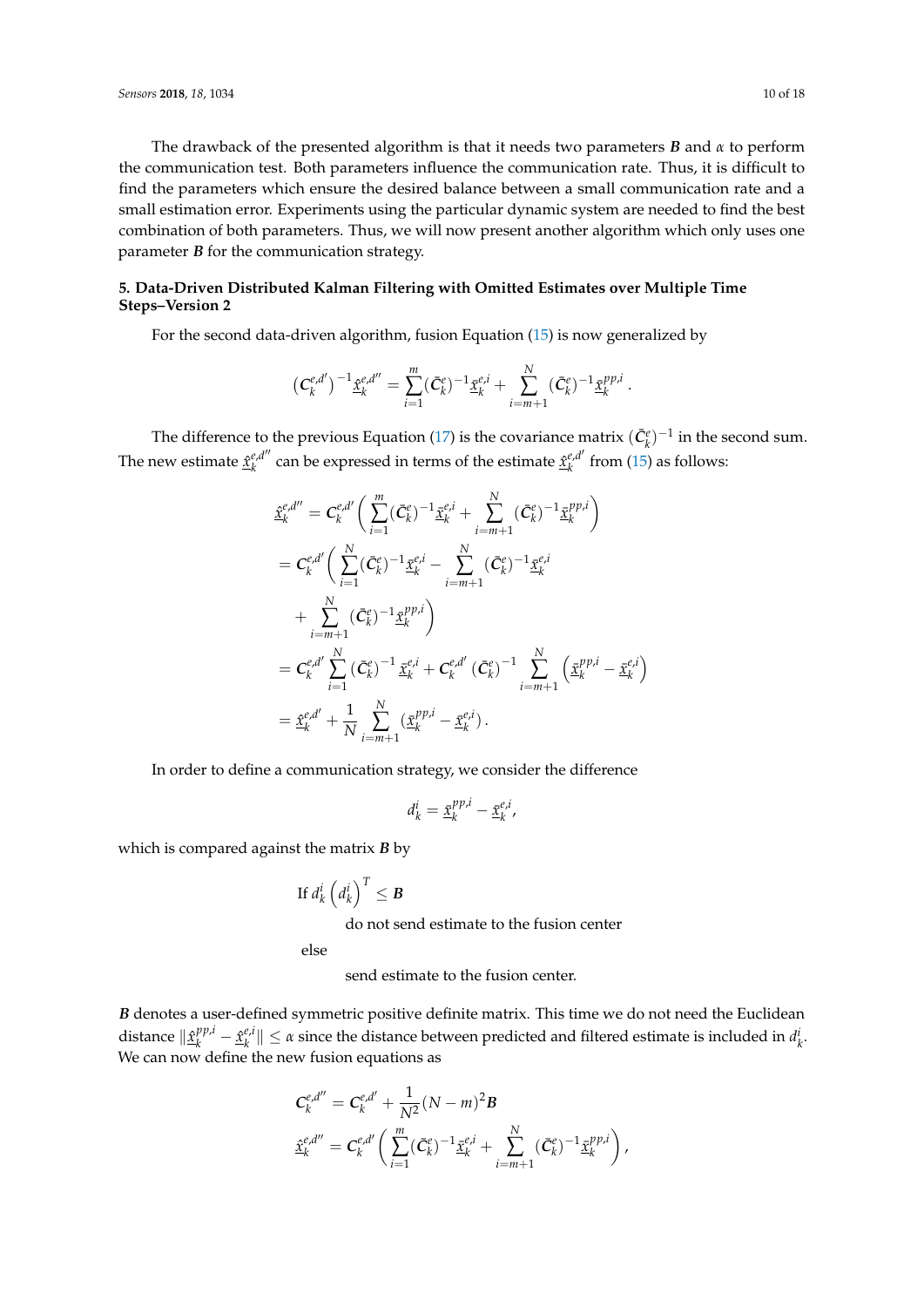where *m* is the number of sensors which communicate with the center at time *k*. With the same arguments as in Section [4](#page-6-0) it can be shown that the resulting estimate is consistent, i.e.,

$$
E\left(\left(\underline{\mathbf{x}}_k-\underline{\hat{\mathbf{x}}}^{e,d''}_{k}\right)\left(\underline{\mathbf{x}}_k-\underline{\hat{\mathbf{x}}}^{e,d''}_{k}\right)^T\right)\leq C_k^{e,d''}.
$$

In the experimental evaluation of the algorithms we will see that although this version of fusing the estimates has the advantage that only one parameter has to be chosen, the estimate of the fused error covariance matrix is not as good as as in the previous version.

## <span id="page-10-0"></span>**6. Simulations and Evaluation**

We apply the CKF algorithm as well as the three data-driven ODKF algorithms to a single-target tracking problem. The system state *x<sup>k</sup>* is a six-dimensional vector with two dimensions for the position, two dimensions for the velocity, and two dimensions for the acceleration. A near-constant acceleration model is used. The system matrix is given by

$$
A_k = \begin{pmatrix} 1 & \Delta & \Delta^2/2 & 0 & 0 & 0 \\ 0 & 1 & \Delta & 0 & 0 & 0 \\ 0 & 0 & 1 & 0 & 0 & 0 \\ 0 & 0 & 0 & 1 & \Delta & \Delta^2/2 \\ 0 & 0 & 0 & 0 & 1 & \Delta \\ 0 & 0 & 0 & 0 & 0 & 1 \end{pmatrix}.
$$

with the sampling interval  $\Delta = 0.25$  s. The process noise covariance matrix is given by

$$
\pmb{C}^w_k = \left( \begin{smallmatrix} \Delta^5/20 & \Delta^4/8 & \Delta^3/6 & 0 & 0 & 0 \\ \Delta^4/8 & \Delta^3/3 & \Delta^2/2 & 0 & 0 & 0 \\ \Delta^3/6 & \Delta^2/2 & \Delta & 0 & 0 & 0 \\ 0 & 0 & 0 & \Delta^5/20 & \Delta^4/8 & \Delta^3/6 \\ 0 & 0 & 0 & \Delta^4/8 & \Delta^3/3 & \Delta^2/2 \\ 0 & 0 & 0 & \Delta^3/6 & \Delta^2/2 & \Delta \end{smallmatrix} \right) \,.
$$

We have a sensor network consisting of six sensor nodes and one fusion node. Two sensors measure the position, two sensors measure the velocity and two sensors measure the acceleration. The measurement noise covariance matrices are given by

$$
\mathcal{C}_k^{z,i} = \begin{pmatrix} 1 & 0 \\ 0 & 1 \end{pmatrix} \text{ for } i \in 1,\ldots,6.
$$

Monte Carlo simulations with 500 independent runs over 100 time steps are performed. Since  $(A_k, C_k^w)$  is stable and  $(A_k, H_k)$  is detectable the error covariance matrix and the MSE converge to a unique values [\[43\]](#page-17-1). Based on the simulation, actual error covariance matrices and MSE values are computed for each algorithm. Monte Carlo simulations are performed for different average communication rates for each of the three algorithms. For the CKF, communication is performed randomly, but with different average rates. Note that only current measurements are communicated. If the measurement  $\underline{z}_k^i$  is not sent to the fusion center at time *k*, the information will not be available at the center at any future time.

The first ODKF algorithm (Algorithm 1) from Section [3](#page-5-0) is performed with random communication as well as with data-driven communication. In the latter case, the parameter *α* is varied to achieve different rates. The second algorithm (Algorithm 2) from Section [4](#page-6-0) and the third algorithm (Algorithm 3) from Section [5](#page-9-0) are performed with data-driven communication. For Algorithm 2 both parameters *α* and *B* are varied, for Algorithm 3 the parameter *B* is varied. The compared methods are:

**Algorithm 1:** ODKF algorithm from Section [3](#page-5-0) with random and data-driven communication. **Algorithm 2:** ODKF algorithm from Section [4](#page-6-0) with data-driven communication and parameters *α*, *B*. **Algorithm 3:** ODKF algorithm from Section [5](#page-9-0) with data-driven communication and parameter *B*.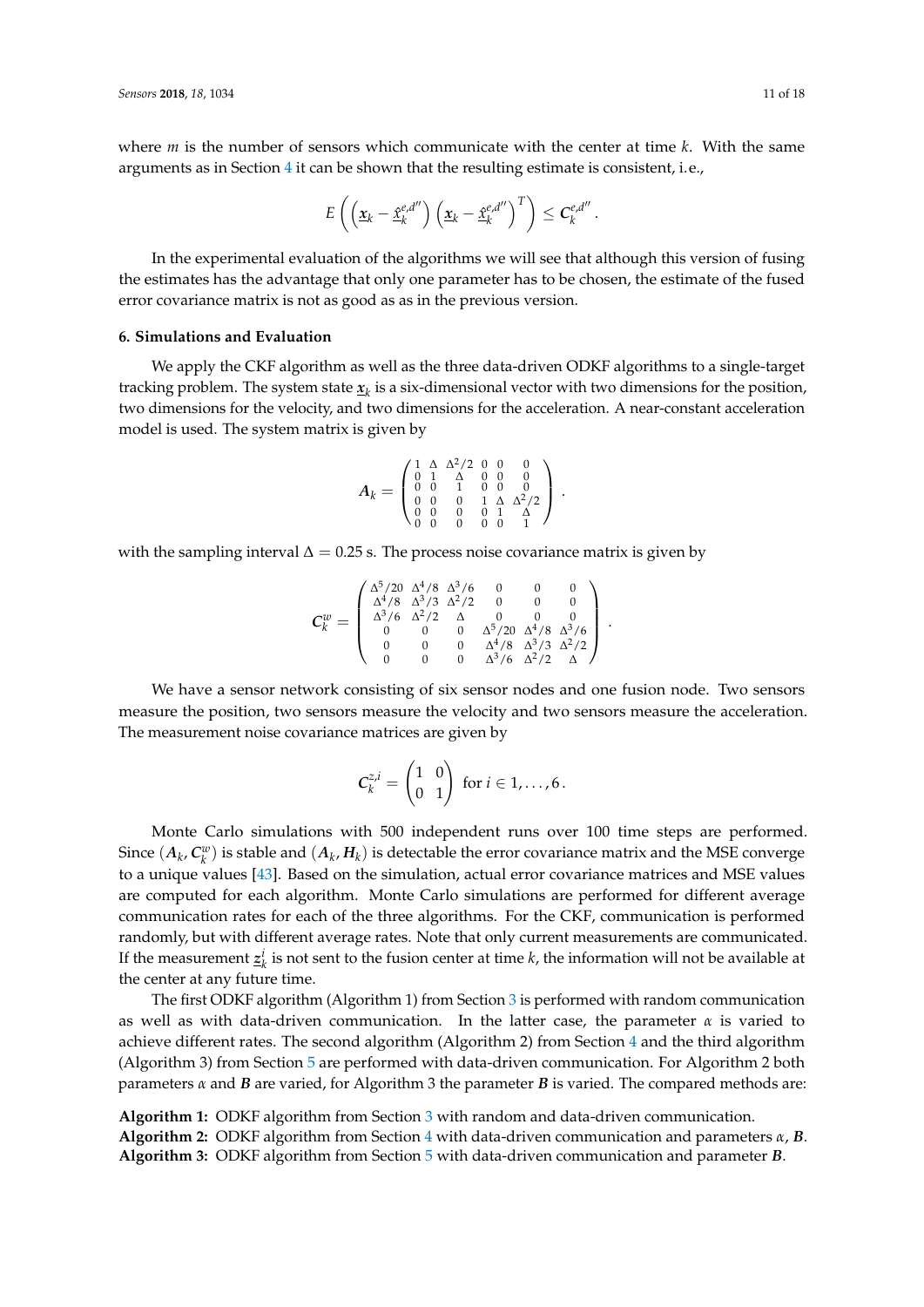The simulation results are shown in Figure [1.](#page-11-1) The MSEs and the traces of the error covariance matrices are depicted relative to the average communication rate in the network. Since for Algorithm 2 different parameter combinations lead to different results, we have only included the results with the smallest error covariance matrices in the plot.

Only for the centralized Kalman filter and for the Algorithm 2 and 3, communication rates lower than 0.5 are given. We can observe that for Algorithm 1 data-driven communication leads to an improved estimate compared to random communication. However, it also leads to a larger trace of the error covariance matrix and thus, to a larger uncertainty reported with the estimate.

We also can observe that for communication rates in range  $[0.5, 1]$  the results of Algorithms 2 and 3 with data-driven communication are almost equal. This can be explained by the fact that Algorithm 2 extends Algorithm 3 share a common triggering criterion, and the fusion formulas for both algorithms are equal if each sensor communicates with the center at least every other time step.

<span id="page-11-1"></span>

**Figure 1.** MSEs and traces of the error covariance matrices are plotted relative to the communication rate. Each communication rate corresponds to one Monte Carlo simulation with 500 runs over 100 time steps. MSEs are shown as solid lines, traces are shown as dashed lines.

Figure [1](#page-11-1) shows that for each of the algorithms the MSE is always smaller than or equal to the trace of the error covariance matrix. This illustrates that the estimators provide consistent results. The traces are good estimates of the MSEs except for low communication rates in Algorithm 3 and very low communication rates in Algorithm 2. Thus, the trace of the error covariance matrices—the uncertainty reported by the estimators—is not significantly larger than the actual uncertainty in most of the cases. Each of the distributed fusion algorithms performs better in terms of the MSE as compared to the centralized algorithm. This can be explained by the fact that in the distributed network the fused estimates contain the information of all past measurements, while in the centralized network only the current measurements are fused.

## <span id="page-11-0"></span>**7. Conclusions**

In this article, the optimally distributed Kalman filter (ODKF) has been extended by data-driven communication strategies in order to bypass the need for full communication that is usually required by the ODKF to compute an estimate. Since the ODKF may provide inconsistent results if data transmissions are omitted, the missing estimates are replaced by predictions from previous time steps and consistent bounds on the error covariance matrix are computed. The first proposed technique allows for communication rates in the range [0.5, 1] while the second and the third algorithm allow for any communication rate in range  $[0, 1]$ . In a centralized Kalman filter (CKF), where measurements are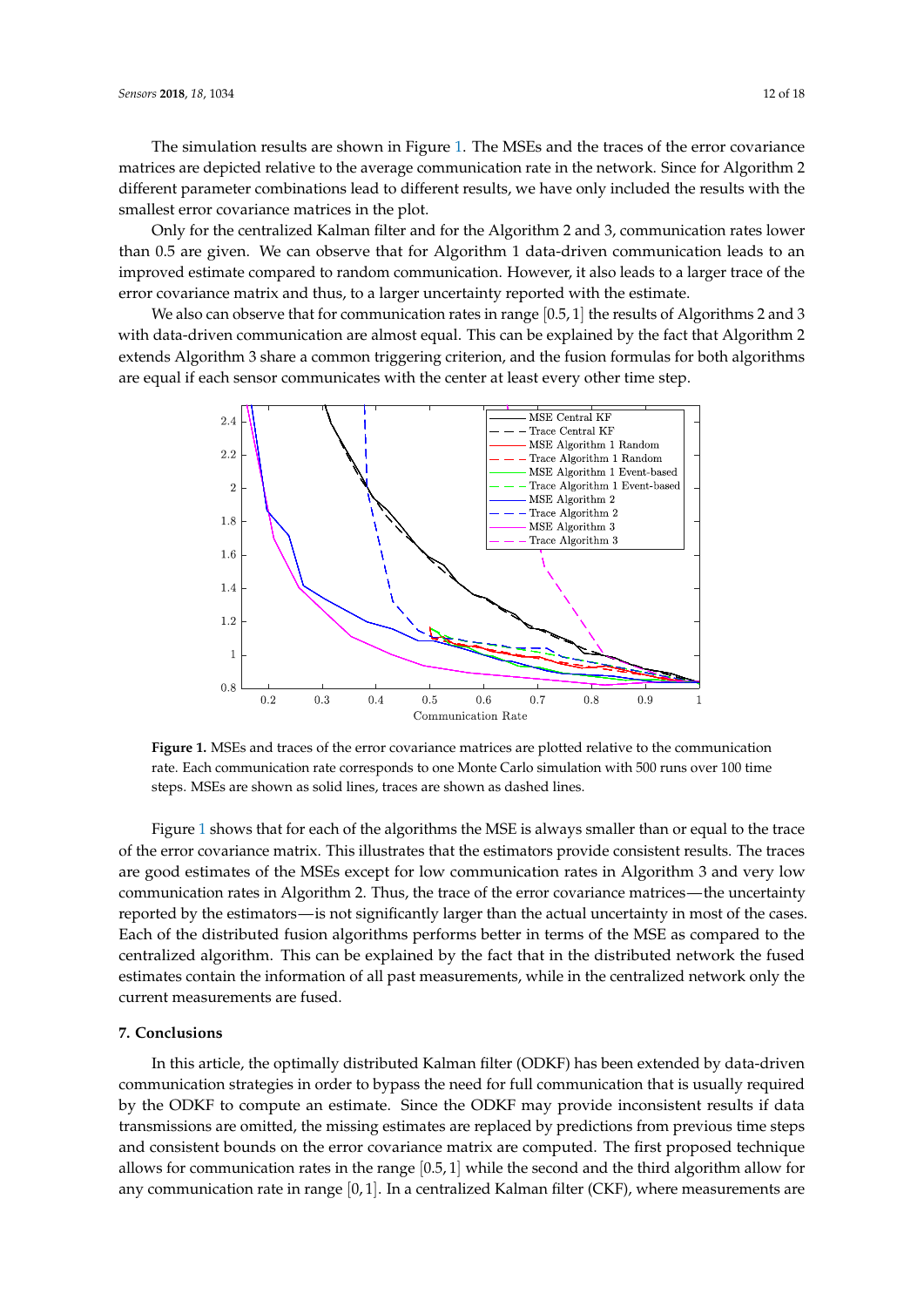directly sent to the central node, missing or lost transmissions to the center node need to be repeated in order to avoid loss of measurement data. In this regard, the proposed extensions of the ODKF can significantly outperform the CKF: The local estimates of each sensor node comprise the entire history of local measurements and hence, suspended transmissions do not lead to a loss of information in the network.

**Acknowledgments:** This work was supported by the Deutsche Forschungsgemeinschaft (DFG) under grant NO. 1133/1-1. We acknowledge the support by Deutsche Forschungsgemeinschaft and Open Access Publishing Fund of Karlsruhe Institute of Technology.

**Author Contributions:** Katharina Dormann designed and perfomed the simulations and analyses. Benjamin Noack and Uwe D. Hanebeck proposed the bounds for the data-driven communication strategy and supervised all the tasks related to the work. Katharina Dormann and Benjamin Noack prepared the manuscript.

**Conflicts of Interest:** The authors declare no conflict of interest.

### <span id="page-12-0"></span>**Appendix A**

We will now show that the resulting estimate  $\underline{\hat{x}}_k^{e,d}$  $\mathcal{C}^{e,d}_{k}$  and the error covariance matrix  $\mathcal{C}^{e,d}_{k}$  $\frac{d}{k}$ <sup>e, $\mu$ </sup> are equal to the estimate  $\underline{\hat{x}}_k^{e,c}$  $\mathcal{C}_{k}^{e,c}$  and the error covariance matrix  $\mathcal{C}_{k}^{e,c}$  $\mathcal{E}_k^{\mathcal{E},c}$  computed by the CKF according to [\(12\)](#page-4-2) and [\(13\)](#page-4-0). *Proof:*  $C_k^{e,d'} = C_k^{e,c}$  $\kappa_k^{\epsilon,\epsilon}$  holds due to

$$
(C_{k}^{e,d'})^{-1} = \sum_{i=1}^{N} (\bar{C}_{k}^{e})^{-1} - \sum_{i=m+1}^{N} (H_{k}^{i})^{T} (C_{k}^{z,i})^{-1} H_{k}^{i}
$$
  
\n
$$
= N \bigg( (\bar{C}_{k}^{e})^{-1} - \frac{1}{N} \sum_{i=m+1}^{N} (H_{k}^{i})^{T} (C_{k}^{z,i})^{-1} H_{k}^{i} \bigg)
$$
  
\n
$$
= N \bigg( (\bar{C}_{k}^{p})^{-1} + \frac{1}{N} \sum_{i=1}^{N} (H_{k}^{i})^{T} (C_{k}^{z,i})^{-1} H_{k}^{i}
$$
  
\n
$$
- \frac{1}{N} \sum_{i=m+1}^{N} (H_{k}^{i})^{T} (C_{k}^{z,i})^{-1} H_{k}^{i} \bigg)
$$
  
\n
$$
= N \bigg( (\bar{C}_{k}^{p})^{-1} + \frac{1}{N} \sum_{i=1}^{m} (H_{k}^{i})^{T} (C_{k}^{z,i})^{-1} H_{k}^{i} \bigg)
$$
  
\n
$$
= N (C_{k}^{p})^{-1} + \sum_{i=1}^{m} (H_{k}^{i})^{T} (C_{k}^{z,i})^{-1} H_{k}^{i}
$$
  
\n
$$
= (C_{k}^{p,c})^{-1} + \sum_{i=1}^{m} (H_{k}^{i})^{T} (C_{k}^{z,i})^{-1} H_{k}^{i} = (C_{k}^{e,c})^{-1}.
$$

Accordingly,  $\underline{\hat{x}}_k^{e,d'} = \underline{\hat{x}}_k^{e,c}$  $\kappa_k^{\epsilon,\epsilon}$  holds due to

$$
(C_{k}^{e,d'})^{-1} \underline{\hat{x}}_{k}^{e,d'} = \sum_{i=1}^{m} (\bar{C}_{k}^{e})^{-1} \underline{\bar{x}}_{k}^{e,i} + \sum_{i=m+1}^{N} (\bar{C}_{k}^{p})^{-1} \underline{\bar{x}}_{k}^{p,i}
$$
  
\n
$$
= \sum_{i=1}^{m} ((\bar{C}_{k}^{p})^{-1} \underline{\bar{x}}_{k}^{p,i} + (H_{k}^{i})^{T} (C_{k}^{z,i})^{-1} \underline{z}_{k}^{i}) + \sum_{i=m+1}^{N} (\bar{C}_{k}^{p})^{-1} \underline{\bar{x}}_{k}^{p,i}
$$
  
\n
$$
= \sum_{i=1}^{m} (\bar{C}_{k}^{p})^{-1} \underline{\bar{x}}_{k}^{p,i} + \sum_{i=m+1}^{N} (\bar{C}_{k}^{p})^{-1} \underline{\bar{x}}_{k}^{p,i} + \sum_{i=1}^{m} (H_{k}^{i})^{T} (C_{k}^{z,i})^{-1} \underline{z}_{k}^{i}
$$
  
\n
$$
= N (\bar{C}_{k}^{p})^{-1} \frac{1}{N} \sum_{i=1}^{N} \underline{\bar{x}}_{k}^{p,i} + \sum_{i=1}^{m} (H_{k}^{i})^{T} (C_{k}^{z,i})^{-1} \underline{z}_{k}^{i}
$$
  
\n
$$
= (C_{k}^{p,c})^{-1} \underline{\hat{x}}_{k}^{p,c} + \sum_{i=1}^{m} (H_{k}^{i})^{T} (C_{k}^{z,i})^{-1} \underline{z}_{k}^{i}
$$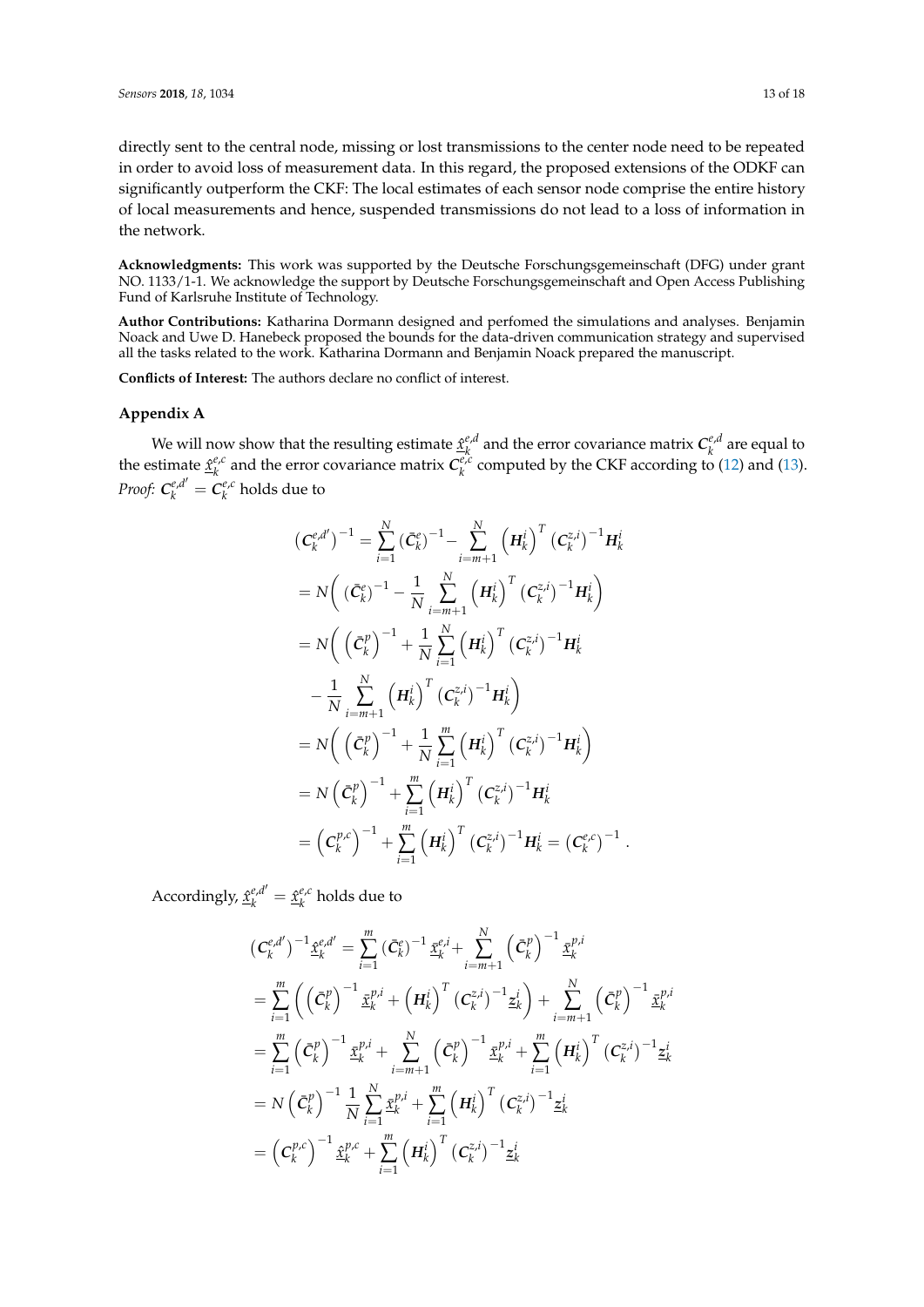$$
=(\mathbf{C}_k^{e,c})^{-1}\,\hat{\underline{\mathbf{x}}}^{e,c}_k=(\mathbf{C}_k^{e,d'})^{-1}\hat{\underline{\mathbf{x}}}^{e,c}_k\,.
$$

 $\Box$ 

## <span id="page-13-0"></span>**Appendix B**

In the following, relationship [\(20\)](#page-7-1) is proven.

**Proof.** As a symmetric positive definite matrix,  $B$  can be written as a product  $B = AA^T$ , where  $A$  is a lower triangular matrix with positive diagonal entries, using the Cholesky decomposition.  $A^T$  is then an upper triangular matrix with positive diagonal entries. As triangular matrices with positive diagonal entries, the matrices *A* and *A*<sup>*T*</sup> are invertible. We define  $\underline{b} := A^{-1}d_k^i$ . We have then

$$
d_k^i (d_k^i)^T \leq \mathbf{B} \iff \mathbf{B} - d_k^i (d_k^i)^T \geq 0 \iff \mathbf{A}\mathbf{A}^T - d_k^i (d_k^i)^T \geq 0
$$
  
\n
$$
\iff \mathbf{A} \left( \mathbf{I} - \mathbf{A}^{-1} d_k^i (d_k^i)^T (\mathbf{A}^T)^{-1} \right) \mathbf{A}^T \geq 0 \iff \mathbf{I} - \mathbf{A}^{-1} d_k^i (d_k^i)^T (\mathbf{A}^T)^{-1} \geq 0
$$
  
\n
$$
\iff \mathbf{I} - \underline{bb}^T \geq 0 \iff \underline{bb}^T \leq \mathbf{I}.
$$

We also have

$$
(d_k^i)^T \mathbf{B}^{-1} d_k^i \le 1 \iff (d_k^i)^T (\mathbf{A}^T)^{-1} \mathbf{A}^{-1} d_k^i \le 1 \iff \underline{b}^T \underline{b} \le 1 \iff 1 - \underline{b}^T \underline{b} \ge 0.
$$

We still have to show that

$$
I - \underline{b} \underline{b}^T \ge 0 \iff 1 - \underline{b}^T \underline{b} \ge 0.
$$

First, we will show " $\Rightarrow$ ".

From  $I-\underline{bb}^T\geq 0$  we have  $\underline{a}^T\underline{a}-\underline{a}^T\underline{b}\underline{b}^T\underline{a}=\underline{a}^T\left(I-\underline{b}\underline{b}^T\right)\underline{a}\geq 0~~\forall \underline{a}\neq\underline{0}.$  With  $\underline{a}=\underline{b}$  we have  $b^Tb - b^Tb b^Tb \geq 0.$  Dividing by  $b^Tb$  gives  $1 - b^Tb \geq 0.$ 

We will now show " $\Leftarrow$ ".

From  $\underline{b}^T \underline{b} \leq 1$  we have  $\underline{a}^T \underline{b} \leq \|\underline{a}\| \|\underline{b}\| \leq \|\underline{a}\|$  and  $\underline{b}^T \underline{a} \leq \|\underline{a}\| \|\underline{b}\| \leq \|\underline{a}\|$   $\forall \underline{a}$ . We have then  $\underline{a}^T \underline{b} \underline{b}^T \underline{a} \leq \underline{a}^T \underline{a} ~~ \forall \underline{a}. ~\text{It follows} ~ \underline{a}^T \left(I - \underline{b} \underline{b}^T\right) \underline{a} = \underline{a}^T \underline{a} - \underline{a}^T \underline{b} \underline{b}^T \underline{a} \geq 0 ~~ \forall \underline{a} \neq \underline{0} ~\text{and thus,} ~I - \underline{b} \underline{b}^T \geq 0 \,.$  $\Box$ 

## <span id="page-13-1"></span>**Appendix C**

We will now show that the resulting estimate is consistent, i.e., relationship [\(22\)](#page-8-1) holds.

**Proof.** We have

<span id="page-13-2"></span>
$$
\underline{\hat{x}}_k^{e,d''} = \underline{\hat{x}}_k^{e,d'} - C_k^{e,d'} \left( \overline{C}_k^p \right)^{-1} \sum_{i=m+1}^N \tilde{d}_k^i.
$$

The expected estimation error is then given by

$$
E\left(\left(\underline{x}_{k} - \underline{\hat{x}}_{k}^{e,d''}\right)\left(\underline{x}_{k} - \underline{\hat{x}}_{k}^{e,d''}\right)^{T}\right)
$$
\n
$$
= E\left(\left(\underline{x}_{k} - \underline{\hat{x}}_{k}^{e,d'}\right)\left(\underline{x}_{k} - \underline{\hat{x}}_{k}^{e,d'}\right)^{T}\right)
$$
\n
$$
- E\left(\left(\underline{x}_{k} - \underline{\hat{x}}_{k}^{e,d'}\right)\left(\underline{C}_{k}^{e,d'}\left(\overline{\underline{C}}_{k}^{p}\right)^{-1} \sum_{i=m+1}^{N} \overline{d}_{k}^{i}\right)^{T}\right)
$$
\n(A1)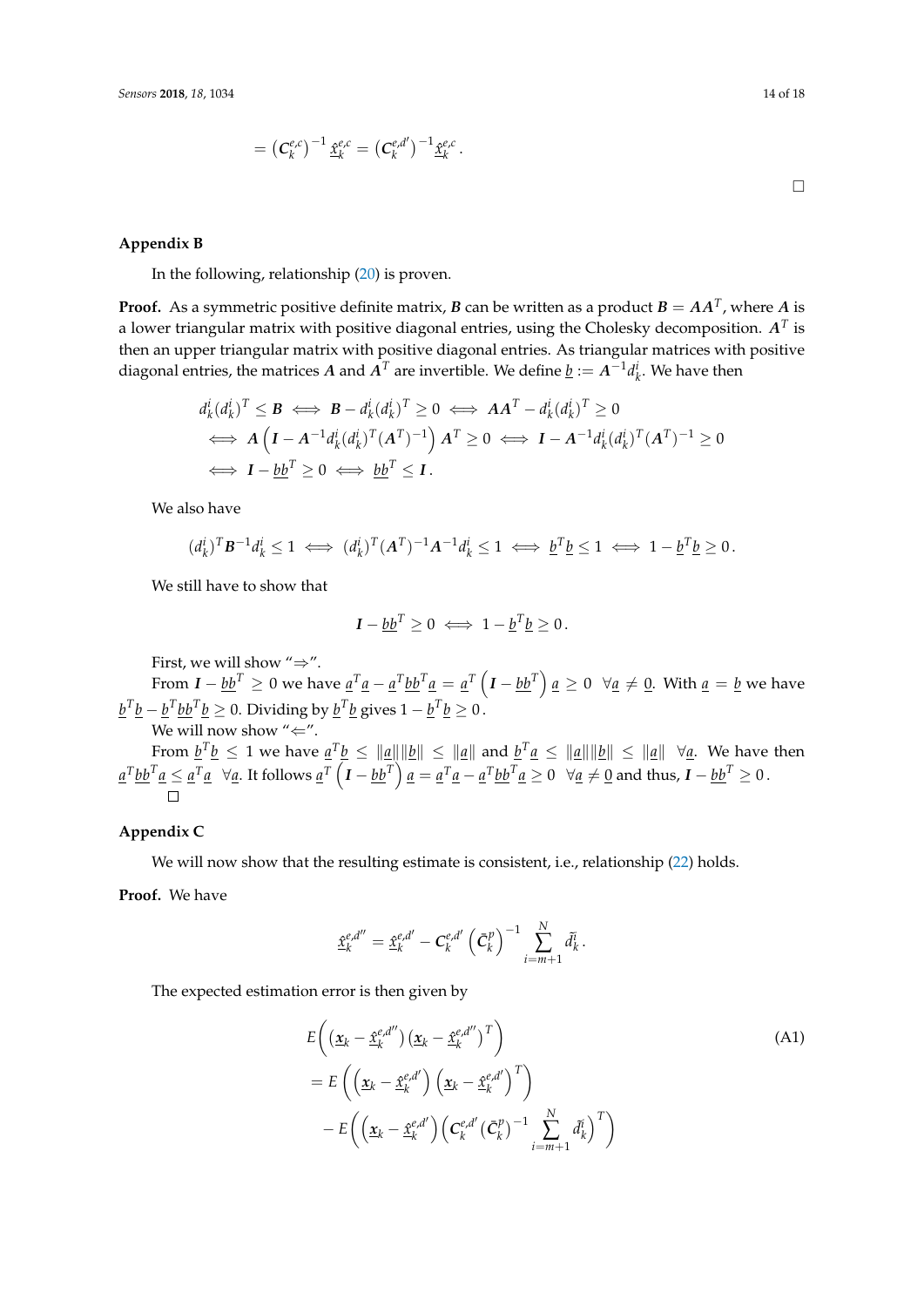$$
- E\bigg( \Big( C_{k}^{e,d'} \big( \bar{C}_{k}^{p} \big)^{-1} \sum_{i=m+1}^{N} \tilde{d}_{k}^{i} \Big) \Big( \underline{x}_{k} - \underline{\hat{x}}_{k}^{e,d'} \Big)^{T} \bigg) + E\bigg( \Big( C_{k}^{e,d'} \big( \bar{C}_{k}^{p} \big)^{-1} \sum_{i=m+1}^{N} \tilde{d}_{k}^{i} \big) \cdot \Big( C_{k}^{e,d'} \Big( \bar{C}_{k}^{p} \Big)^{-1} \sum_{i=m+1}^{N} \tilde{d}_{k}^{i} \Big)^{T} \bigg).
$$

Due to the orthogonality principle [\[44\]](#page-17-2) we have

$$
E\bigg(\bigg(\underline{\mathbf{x}}_k-\underline{\mathbf{x}}_k^{e,d'}\bigg)\bigg(\mathbf{C}_k^{e,d'}(\bar{\mathbf{C}}_k^p)^{-1}\sum_{i=m+1}^N\tilde{d}_k^i\bigg)^T\bigg)=0,
$$

and

$$
E\bigg(\Big(\mathbf{C}_k^{e,d'}\big(\tilde{\mathbf{C}}_k^p\big)^{-1}\sum_{i=m+1}^N\tilde{d}_k^i\big)\Big(\underline{\mathbf{x}}_k-\underline{\mathbf{x}}_k^{e,d'}\Big)^T\bigg)=0.
$$

We can now write [\(A1\)](#page-13-2) as

$$
C_k^{e,d'} + C_k^{e,d'} (\bar{C}_k^p)^{-1} E\bigg(\sum_{i=m+1}^N \sum_{j=m+1}^N \tilde{d}_k^i (\tilde{d}_k^j)^T\bigg) \cdot \left(\bar{C}_k^p\right)^{-1} \left(C_k^{e,d'}\right)^T.
$$

To complete the proof we still have to show that

$$
E\left(\sum_{i=m+1}^N\sum_{j=m+1}^N \tilde{d}_k^i (\tilde{d}_k^j)^T\right) \leq (N-m-l)^2 B.
$$

For *i* = *j* and *i*, *j*  $\in$  { $m$  + 1, . . . , *N*} we have

$$
\tilde{d}_k^i \left( \tilde{d}_k^j \right)^T \leq \mathbf{B} \,,
$$

since no communication was performed from sensor *i* to the center at time *k*. For  $i \neq j$  and  $i, j \in$ {*m* + 1, . . . , *N*}, we have

$$
\mathbf{0} \leq \left(\tilde{d}_{k}^{i} - \tilde{d}_{k}^{j}\right) \left(\tilde{d}_{k}^{i} - \tilde{d}_{k}^{j}\right)^{T}
$$

$$
= \tilde{d}_{k}^{i} \left(\tilde{d}_{k}^{i}\right)^{T} - \tilde{d}_{k}^{i} \left(\tilde{d}_{k}^{j}\right)^{T} - \tilde{d}_{k}^{j} \left(\tilde{d}_{k}^{i}\right)^{T} + \tilde{d}_{k}^{j} \left(\tilde{d}_{k}^{j}\right)^{T}.
$$

We have then

$$
\tilde{d}_{k}^{i}\left(\tilde{d}_{k}^{j}\right)^{T}+\tilde{d}_{k}^{j}\left(\tilde{d}_{k}^{i}\right)^{T}\leq\tilde{d}_{k}^{i}\left(\tilde{d}_{k}^{i}\right)^{T}+\tilde{d}_{k}^{j}\left(\tilde{d}_{k}^{j}\right)^{T}\leq2\mathbf{B}.
$$

The number of summands different from zero in the sum  $\sum_{i=m+1}^{N}\sum_{j=m+1}^{N}\tilde{d}_{k}^{i}$  ( $\tilde{d}_{I}^{j}$  $\int_{k}^{j}$  *T* is  $(N - m - l)^2$ . Thus, we have

$$
\sum_{i=m+1}^{N} \sum_{j=m+1}^{N} \tilde{d}_{k}^{i} (\tilde{d}_{k}^{j})^{T} \leq (N-m-l)^{2} B.
$$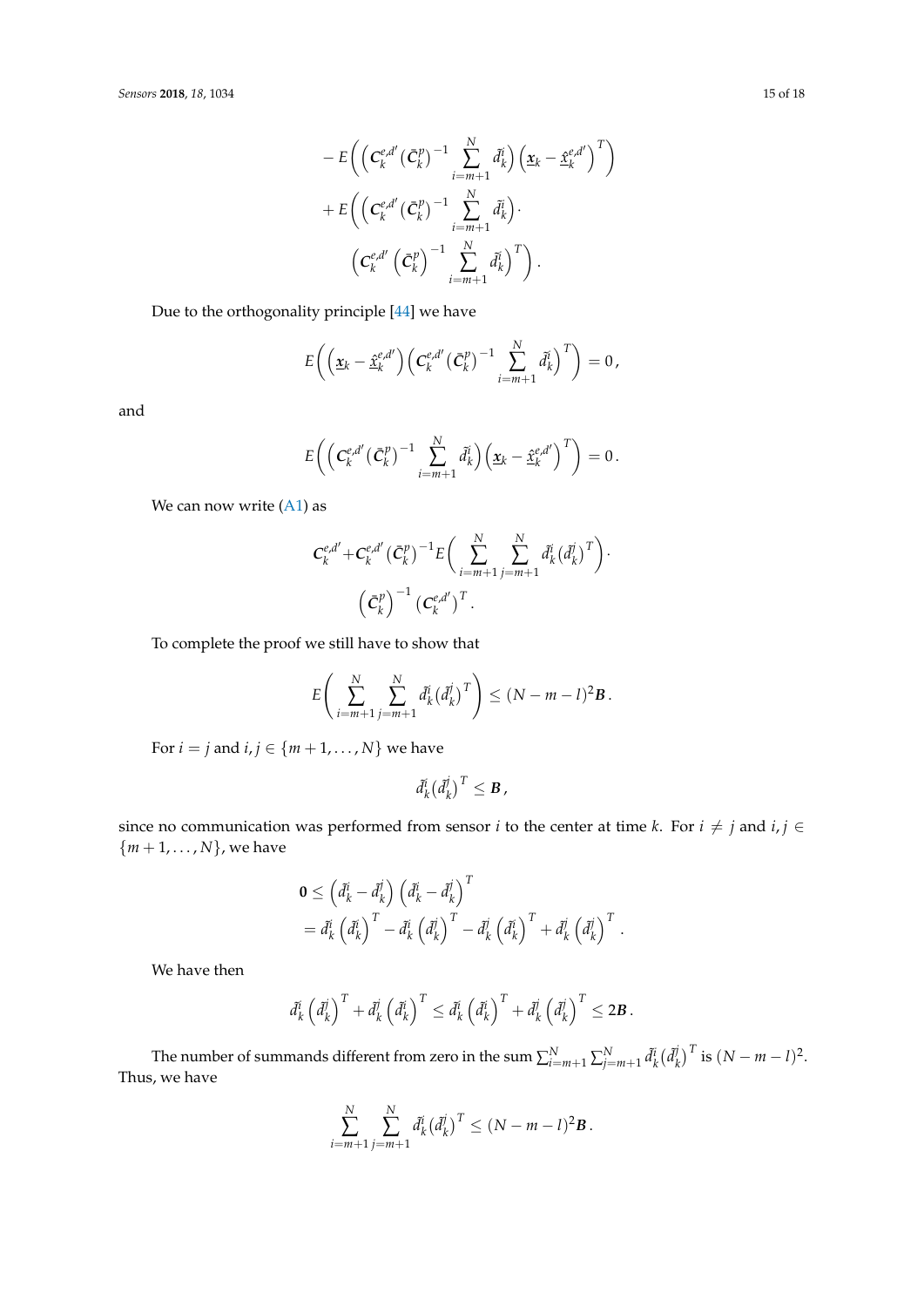It follows that

$$
E\left(\sum_{i=m+1}^{N}\sum_{j=m+1}^{N}d_{k}^{i}(d_{k}^{j})^{T}\right)\leq (N-m-l)^{2}\mathbf{B}.
$$

 $\Box$ 

## **References**

- <span id="page-15-0"></span>1. Zhang, L.; Liu, Y.; Deng, P. Odor Recognition in Multiple E-Nose Systems With Cross-Domain Discriminative Subspace Learning. *IEEE Trans. Instrum. Meas.* **2017**, *66*, 1679–1692.
- <span id="page-15-1"></span>2. Zhang, L.; Wang, X.; Huang, G.B.; Liu, T.; Tan, X. Taste Recognition in E-Tongue Using Local Discriminant Preservation Projection. *IEEE Trans. Cybern.* **2018**, *PP*, 1–14.
- <span id="page-15-2"></span>3. Zhang, L.; Zuo, W.; Zhang, D. LSDT: Latent Sparse Domain Transfer Learning for Visual Adaptation. *IEEE Trans. Image Process.* **2016**, *25*, 1177–1191.
- <span id="page-15-3"></span>4. Thrun, S.; Burgard, W.; Fox, D. *Probabilistic Robotics*; Intelligent Robotics and Autonomous Agents; MIT Press: Cambridge, MA, USA, 2005.
- <span id="page-15-4"></span>5. Werner-Allen, G.; Johnson, J.; Ruiz, M.; Lees, J.; Welsh, M. Monitoring Volcanic Eruptions with a Wireless Sensor Network. In Proceedings of the Second European Workshop on Wireless Sensor Networks (EWSN 2005), Istanbul, Turkey, 31 January–2 February 2005; pp. 108–120.
- <span id="page-15-5"></span>6. Manolakos, E.S.; Logaras, E.; Paschos, F. Wireless Sensor Network Application for Fire Hazard Detection and Monitoring. In *Sensor Applications, Experimentation, and Logistics*; Komninos, N., Akan, O., Bellavista, P., Cao, J., Dressler, F., Ferrari, D., Gerla, M., Kobayashi, H., Palazzo, S., Sahni, S., et al., Eds.; Lecture Notes of the Institute for Computer Sciences, Social Informatics and Telecommunications Engineering; Springer: Berlin/Heidelberg, Germany, 2010; doi[:10.1007/978-3-642-11870-8\\_1.](https://doi.org/10.1007/978-3-642-11870-8_1)
- <span id="page-15-6"></span>7. Kalman, R.E. A new approach to linear filtering and prediction problems. *J. Basic Eng.* **1960**, *82*, 35–45.
- <span id="page-15-7"></span>8. Noack, B.; Sijs, J.; Reinhardt, M.; Hanebeck, U.D. Treatment of Dependent Information in Multisensor Kalman Filtering and Data Fusion. In *Multisensor Data Fusion: From Algorithms and Architectural Design to Applications*; Fourati, H., Ed.; CRC Press: Boca Raton, FL, USA, 2015; pp. 169–192.
- 9. Ajgl, J.; Šimandl, M. Design of a Robust Fusion of Probability Densities. In Proceedings of the 2015 American Control Conference (ACC 2015), Chicago, IL, USA, 1–3 July 2015.
- <span id="page-15-8"></span>10. Bakr, M.A.; Lee, S. Distributed Multisensor Data Fusion under Unknown Correlation and Data Inconsistency. *Sensors* **2017**, *17*, 2472, doi[:10.3390/s17112472.](https://doi.org/10.3390/s17112472)
- <span id="page-15-9"></span>11. Bar-Shalom, Y.; Campo, L. The Effect of the Common Process Noise on the Two-Sensor Fused-Track Covariance. *IEEE Trans. Aerosp. Electron. Syst.* **1986**, *AES-22*, 803–805.
- <span id="page-15-10"></span>12. Steinbring, J.; Noack, B.; Reinhardt, M.; Hanebeck, U.D. Optimal Sample-Based Fusion for Distributed State Estimation. In Proceedings of the 19th International Conference on Information Fusion (Fusion 2016), Heidelberg, Germany, 5–8 July 2016.
- <span id="page-15-11"></span>13. Julier, S.J.; Uhlmann, J.K. A Non-divergent Estimation Algorithm in the Presence of Unknown Correlations. In Proceedings of the IEEE American Control Conference (ACC 1997), Albuquerque, NM, USA, 6 June 1997; Volume 4, pp. 2369–2373.
- <span id="page-15-12"></span>14. Uhlmann, J.K. General data fusion for estimates with unknown cross covariances. In Proceedings of the International Society for Optics and Photonics on Aerospace/Defense Sensing and Controls, Orlando, FL, USA, 14 June 1996; pp. 536–547.
- <span id="page-15-13"></span>15. Sijs, J. *State Estimation in Networked Systems*; Technical University Eindhoven: Eindhoven, The Netherlands, 2012.
- 16. Sijs, J.; Lazar, M. State fusion with unknown correlation: Ellipsoidal intersection. *Automatica* **2012**, *48*, 1874–1878.
- <span id="page-15-14"></span>17. Noack, B.; Sijs, J.; Hanebeck, U.D. Algebraic Analysis of Data Fusion with Ellipsoidal Intersection. In Proceedings of the 2016 IEEE International Conference on Multisensor Fusion and Integration for Intelligent Systems (MFI 2016), Baden-Baden, Germany, 19–21 September 2016.
- <span id="page-15-15"></span>18. Noack, B.; Sijs, J.; Reinhardt, M.; Hanebeck, U.D. Decentralized Data Fusion with Inverse Covariance Intersection. *Automatica* **2017**, *79*, 35–41.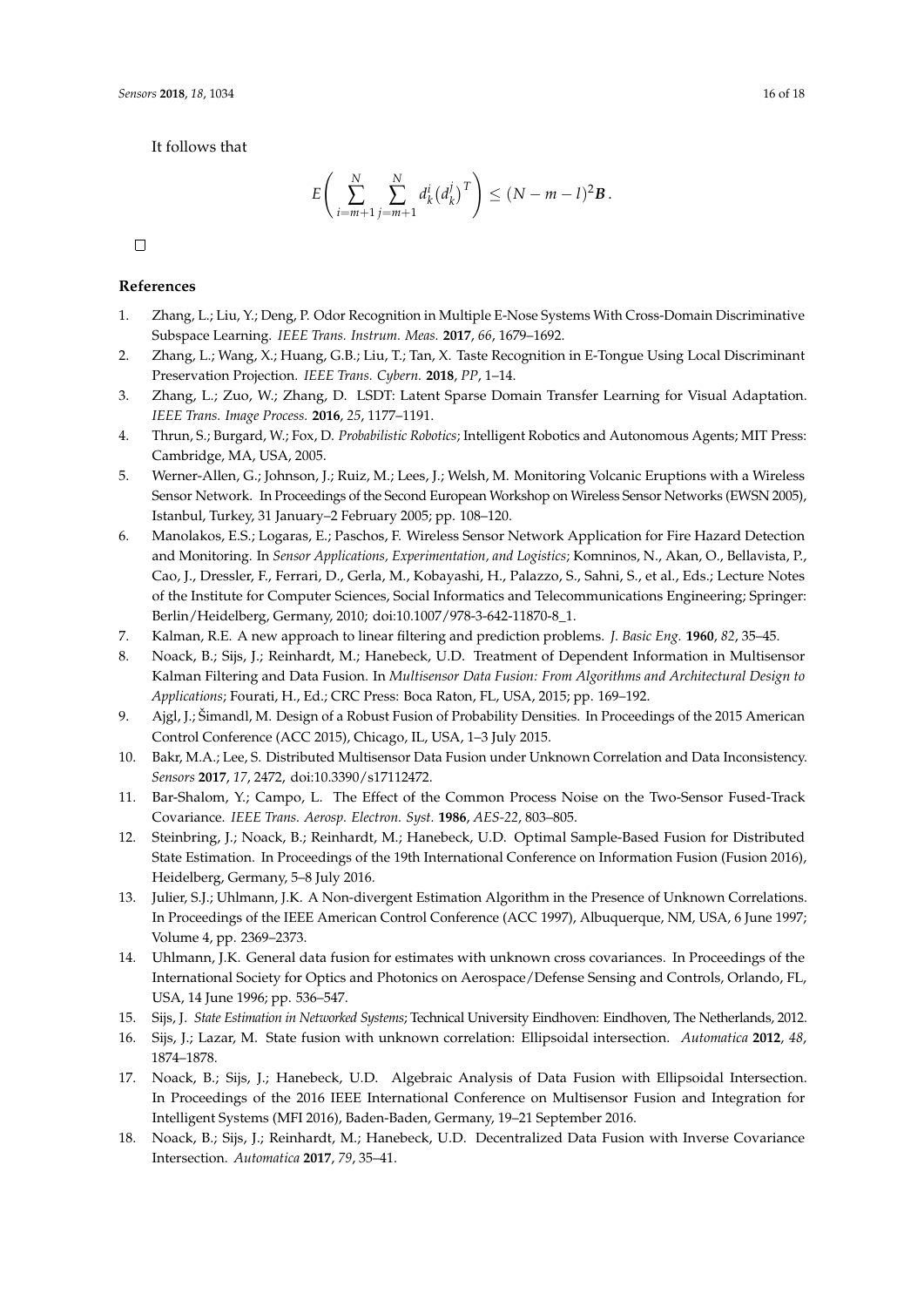- <span id="page-16-0"></span>19. Noack, B.; Sijs, J.; Hanebeck, U.D. Inverse Covariance Intersection: New Insights and Properties. In Proceedings of the 20th International Conference on Information Fusion (Fusion 2017), Xi'an, China, 10–13 July 2017.
- <span id="page-16-1"></span>20. Koch, W. On Optimal Distributed Kalman Filtering and Retrodiction at Arbitrary Communication Rates for Maneuvering Targets. In Proceedings of the 2008 IEEE International Conference on Multisensor Fusion and Integration for Intelligent Systems (MFI 2008), Seoul, Korea, 20–22 August 2008.
- 21. Koch, W. Exact Update Formulae for Distributed Kalman Filtering and Retrodiction at Arbitrary Communication Rates. In Proceedings of the 12th International Conference on Information Fusion (Fusion 2009), Seattle, WA, USA, 6–9 July 2009; pp. 2209–2216.
- 22. Govaers, F.; Koch, W. Distributed Kalman Filter Fusion at Arbitrary Instants of Time. In Proceedings of the 13th International Conference on Information Fusion (Fusion 2010), Edinburgh, UK, 26–29 July 2010.
- <span id="page-16-2"></span>23. Govaers, F.; Koch, W. On the Globalized Likelihood Function for Exact Track-To-Track Fusion at Arbitrary Instants of Time. In Proceedings of the 14th International Conference on Information Fusion (Fusion 2011), Chicago, IL, USA, 5–8 July 2011.
- <span id="page-16-3"></span>24. Reinhardt, M.; Noack, B.; Hanebeck, U.D. The Hypothesizing Distributed Kalman Filter. In Proceedings of the 2012 IEEE International Conference on Multisensor Fusion and Integration for Intelligent Systems (MFI 2012), Hamburg, Germany, 13–15 September 2012.
- <span id="page-16-4"></span>25. Reinhardt, M.; Noack, B.; Hanebeck, U.D. Advances in Hypothesizing Distributed Kalman Filtering. In Proceedings of the 16th International Conference on Information Fusion (Fusion 2013), Istanbul, Turkey, 9–12 July 2013.
- <span id="page-16-5"></span>26. Pfaff, F.; Noack, B.; Hanebeck, U.D.; Govaers, F.; Koch, W. Information Form Distributed Kalman Filtering (IDKF) with Explicit Inputs. In Proceedings of the 20th International Conference on Information Fusion (Fusion 2017), Xi'an, China, 10–13 July 2017.
- <span id="page-16-6"></span>27. Noack, B.; Pfaff, F.; Hanebeck, U.D. Optimal Kalman Gains for Combined Stochastic and Set-Membership State Estimation. In Proceedings of the 51st IEEE Conference on Decision and Control (CDC 2012), Maui, HI, USA, 10–13 December 2012.
- <span id="page-16-7"></span>28. Pfaff, F.; Noack, B.; Hanebeck, U.D. Optimal Distributed Combined Stochastic and Set-Membership State Estimation. In Proceedings of the 20th International Conference on Information Fusion (Fusion 2017), Xi'an, China, 10–13 July 2017.
- <span id="page-16-8"></span>29. Battistelli, G.; Chisci, L.; Selvi, D. Distributed Kalman Filtering with Data-Driven Communication. In Proceedings of the 19th International Conference on Information Fusion (Fusion 2016), Heidelberg, Germany, 5–8 July 2016.
- <span id="page-16-9"></span>30. Battistelli, G.; Chisci, L.; Selvi, D. A Distributed Kalman Filter with Event-Triggered Communication and Guaranteed Stability. *Automatica* **2018**, *93*, 75–82.
- <span id="page-16-10"></span>31. Dormann, K.; Noack, B.; Hanebeck, U.D. Distributed Kalman Filtering With Reduced Transmission Rate. In Proceedings of the 2017 IEEE International Conference on Multisensor Fusion and Integration for Intelligent Systems (MFI 2017), Daegu, South Korea, 16–18 November 2017.
- <span id="page-16-11"></span>32. Mutambara, A.G.O. *Decentralized Estimation and Control for Multisensor Systems*; CRC Press, Inc.: Boca Raton, FL, USA, 1998.
- <span id="page-16-12"></span>33. Noack, B.; Lyons, D.; Nagel, M.; Hanebeck, U.D. Nonlinear Information Filtering for Distributed Multisensor Data Fusion. In Proceedings of the 2011 American Control Conference (ACC 2011), San Francisco, CA, USA, 29 June–1 July 2011.
- <span id="page-16-13"></span>34. Suh, Y.S.; Nguyen, V.H.; Ro, Y.S. Modified Kalman filter for networked monitoring systems employing a send-on-delta method. *Automatica* **2007**, *43*, 332–338.
- 35. Marck, J.W.; Sijs, J. Relevant sampling applied to event-based state-estimation. In Proceedings of the 2010 Fourth International Conference on Sensor Technologies and Applications (SENSORCOMM), Venice, Italy, 18–25 July 2010; pp. 618–624.
- 36. Shi, L.; Johansson, K.H.; Qiu, L. Time and event-based sensor scheduling for networks with limited communication resources. *IFAC Proc. Vol.* **2011**, *44*, 13263–13268.
- 37. Battistelli, G.; Benavoli, A.; Chisci, L. Data-driven communication for state estimation with sensor networks. *Automatica* **2012**, *48*, 926–935.
- 38. Sijs, J.; Noack, B.; Hanebeck, U.D. Event-based State Estimation with Negative Information. In Proceedings of the 16th International Conference on Information Fusion (Fusion 2013), Istanbul, Turkey, 9–12 July 2013.